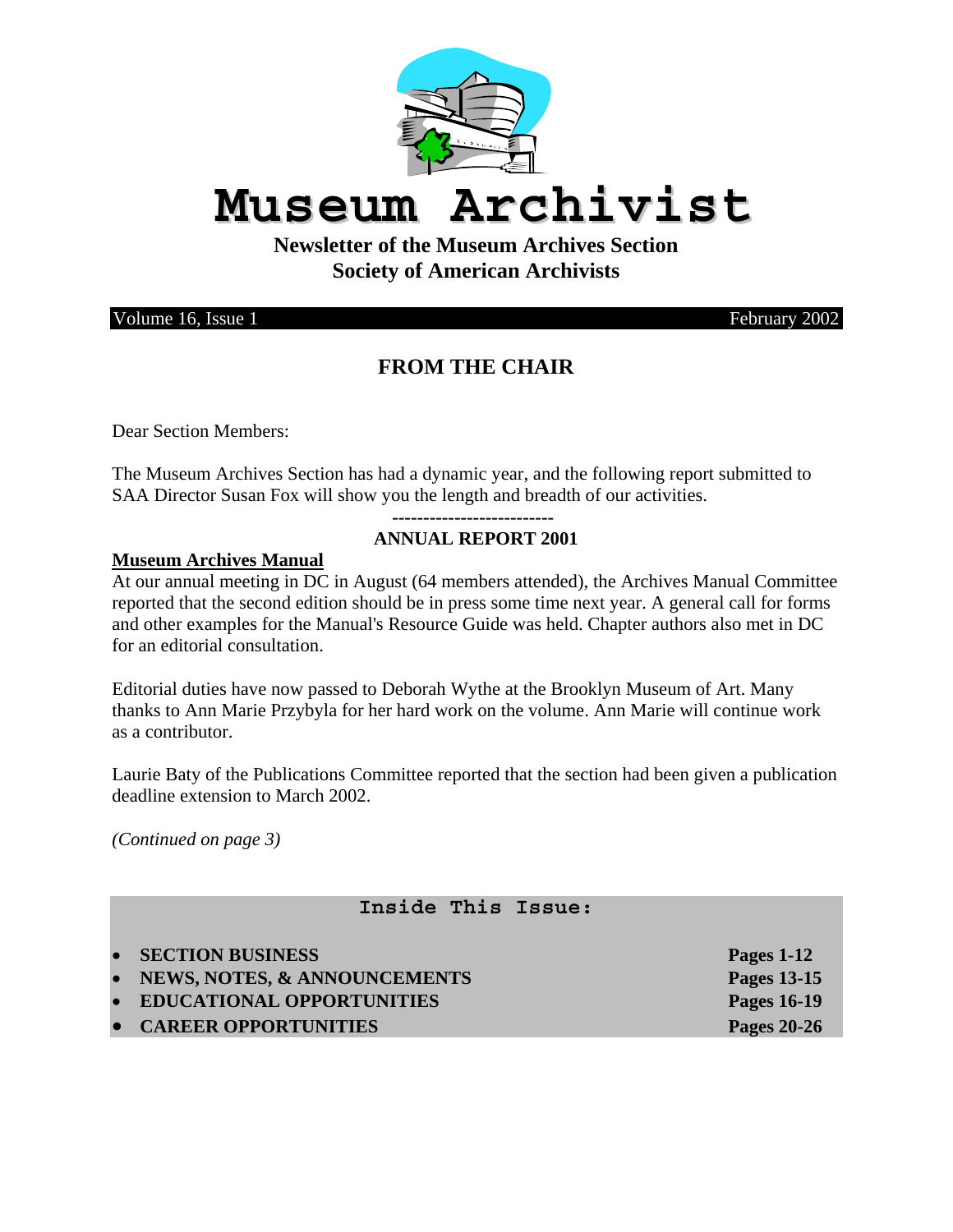*MUSEUM ARCHIVIST* is issued twice a year by the Museum Archives Section of the Society of American Archivists. News items, letters to the editor, and comments from the archives community are welcome. An online version of this newsletter is also available (*see page 4 for details*).

Deadlines for submissions are the  $1<sup>st</sup>$  of June and the  $1<sup>st</sup>$  of December. Please send all submissions to the newsletter editor, Sammie Morris, at Smorris@dm-art.org.

#### *SECTION OFFICERS*

### **CHAIR**

Sarah Demb National Museum of the American Indian, Smithsonian Institution Phone: 301-238-6624 x6340; Email: dembs@nmaicrc.si.edu

### **VICE CHAIR/CHAIR ELECT**

Anthony Reed National Park Service, Frederick Law Olmsted National Historic Site Phone:  $617-566-1689$  x242; Email: anthony reed@nps.gov

#### **RECORDING SECRETARY**

Laura Peimer Brooklyn Museum of Art Phone: 718-638-5000 x311; Email: lpeimer@hotmail.edu

#### **NEWSLETTER EDITOR**

Sammie Morris Dallas Museum of Art Phone: 214-922-1375; Email: smorris@dm-art.org

# **NEWSLETTER PUBLISHER**

Bart Ryckbosch The Art Institute of Chicago Phone: 312-443-4777; Email: bryckbos@artic.edu

#### **CONTRIBUTORS**

The editor wishes to thank the following individuals who contributed to this issue: Sarah Demb, Bernadette Callery, and Bart Ryckbosch.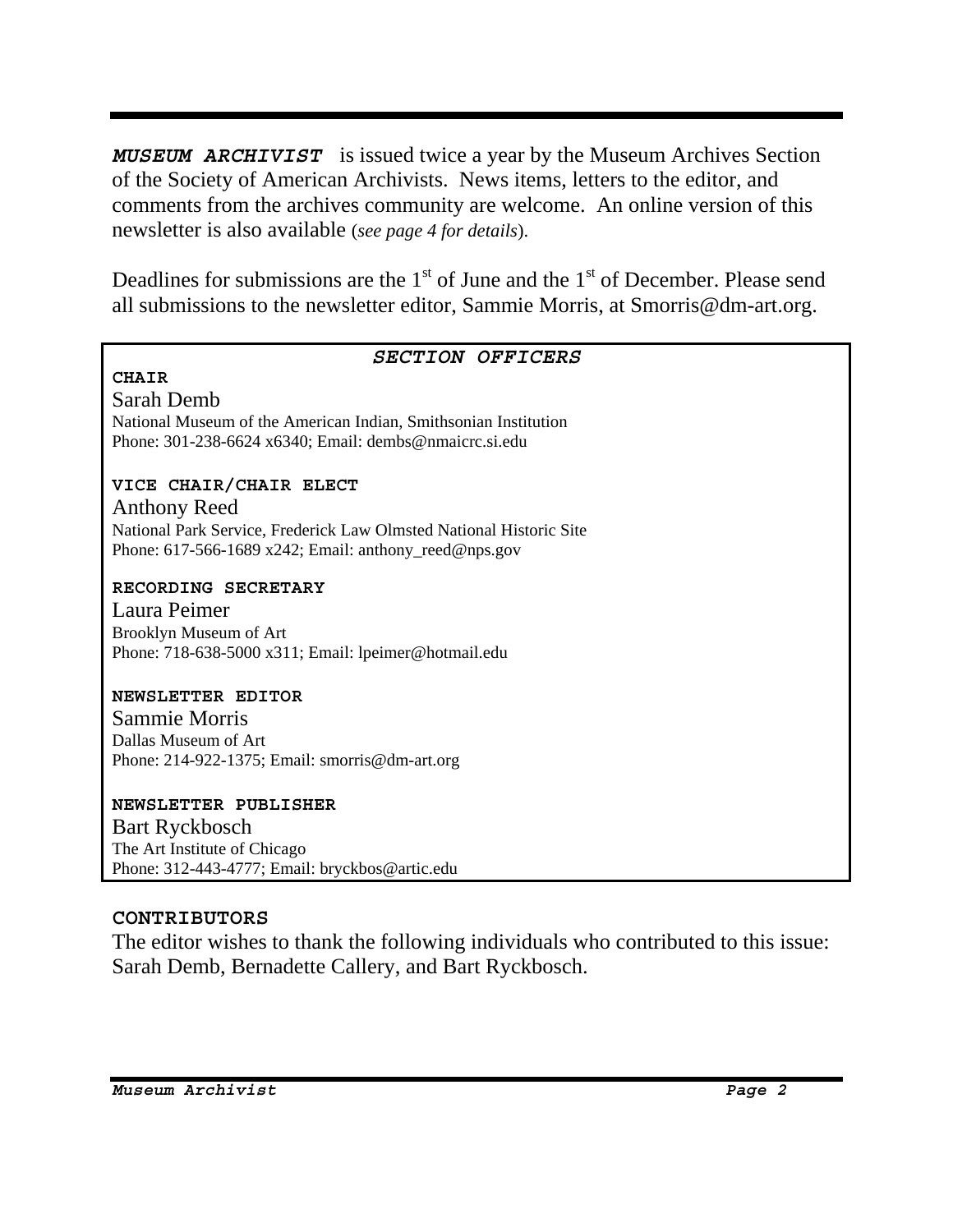### **FROM THE CHAIR** *(continued from page 1)*

#### **Museum Archives Directory**

Work is continuing on the logistics of the Museum Archives Directory. The online Directory may be hosted by the Smithsonian Institution. Leah Prescott volunteered to work on mark-up once a host is finalized.

#### **Museum Archives Guidelines**

Andrew Martinez, Chair of the Museum Archives Guidelines Committee, successfully presented the final draft of the guidelines to the Standards Committee in DC. We hope that the guidelines will be formally approved and submitted for publication by SAA this year.

#### **Officer Elections**

Anthony Reed, National Park Service, is Vice-Chair/Chair-Elect for 2002. Laura Peimer, Brooklyn Museum of Art, was elected Recording Secretary. Congratulations and thanks to these colleagues!

### **SAA-ALA Joint Committee on Library-Archives Relationships**

The Council is considering adding the American Associations of Museums (AAM) to the Joint Committee to strengthen communications between the three organizations. The section gave this idea a round of applause and asked Thomas Battle, our Council Liaison, to request that the Council appoint, or ask the Section to appoint, some museum archivists to the Committee in view of AAM participation.

#### **Working Group 2001**

The Museum Archives Working Group met in DC to discuss the topic "The Museum Archivist Meets the Museum Database." Special guest Michael McCormick from Western Reserve Historical Society chaired a lively discussion. (See separate report on p. 7.)

### **SAA 2002 Sessions**

Due in part to the events of September 11, the Section did not generate any session proposals for 2002. However, the Section is sponsoring 2 session proposals by SAA members:

- "A Regional Approach to Documenting Rural Culture"
- "When You Come to A Fork in the Road, Take It: Managing Mandated Change in the Archives"

*(Note: The second proposal has since been accepted as a session.)* 

#### **Section Archives**

The section archives (1.3 linear feet) were transferred to the SAA Archives at the University of Wisconsin, Milwaukee. The section will develop a records schedule for officers with SAA Archivist Tim Ericson.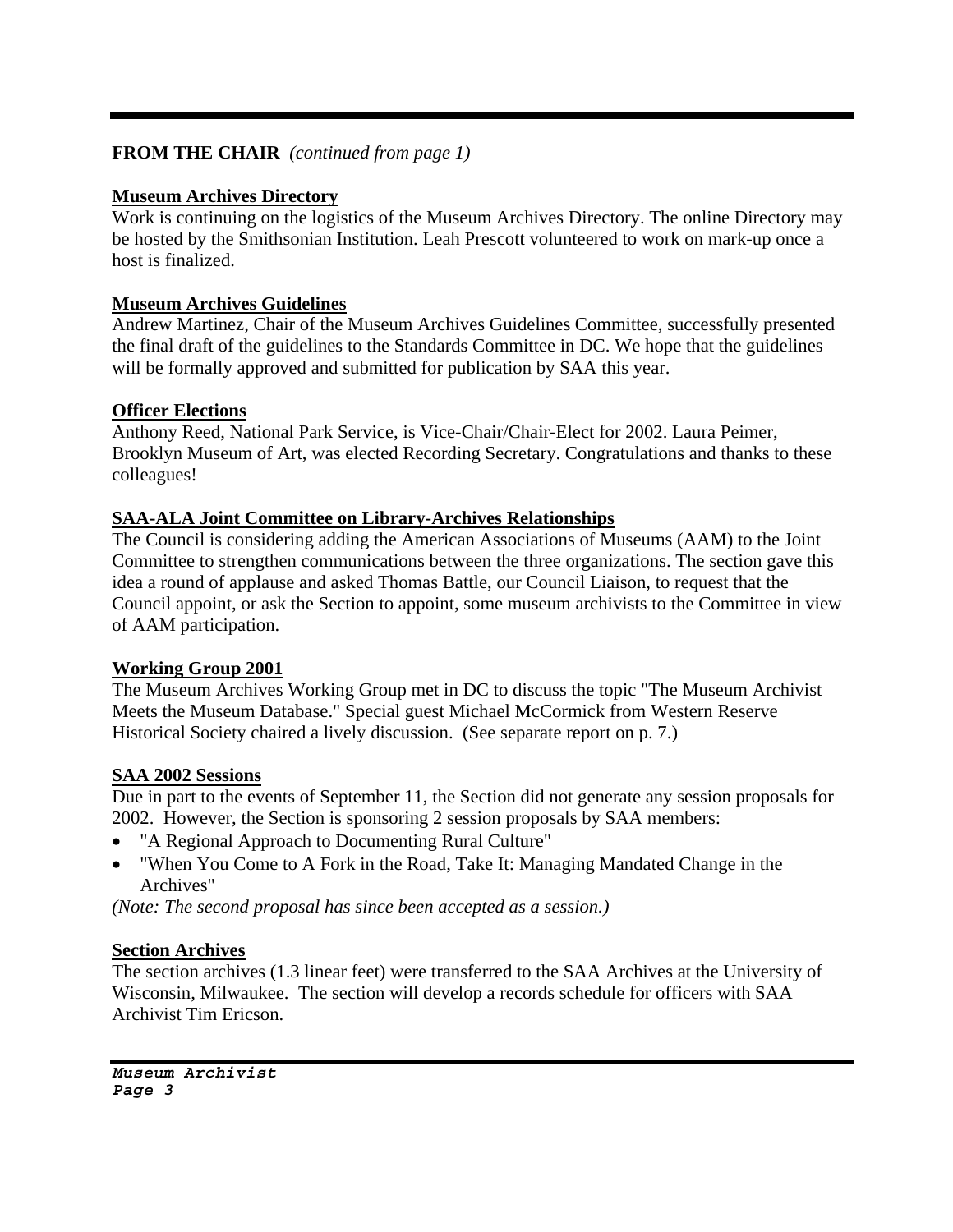### **SAAMUS-LIST**

The section listserv, SAAMUS-LIST, will be hosted by the Smithsonian Institution (as SAAMUS-L) in 2002. Members will be advised of the change in hosts and will be re-subscribed to the new list unless they advise the list manager otherwise. The list manager continues to be Sarah R. Demb, now at the National Museum of the American Indian (dembs@nmaicrc.si.edu).

### *Museum Archivist*

The *Museum Archivist* was published on schedule in February and July. The newsletter is also available online at: <chin.gc.ca/Resources/Forum/e\_forum.html> under "Feature Articles" for 15 days. After 15 days, it moves to "Newsletters" and "Archives and Libraries" under the heading "Resources."

*--Sarah R Demb, Museum Archives Section Chair*



# **GETTING CONNECTED…**

*Access to the Museum Archives Section* 

# *Museum Archivist* **Online**

The newsletter is available online at <chin.gc.ca/Resources/Forum/e\_forum.html> under "Feature Articles" for 15 days. After 15 days, it moves to "Newsletter" under the heading "Resources."

# **The Museum Archives Listserv**

An individual can join the email distribution list by sending a message to: LISTSERV@SIVM.SI.EDU

Leave the subject line blank, and in the body of the email, type: sub SAAMUS-L@SIVM.SI.EDU [First Name Last Name]

Messages may be posted to: SAAMUS-L@SIVM.SI.EDU

To unsubscribe, send the following message to LISTSERV@SIVM.SI.EDU: signoff SAAMUS-L@SIVM.SI.EDU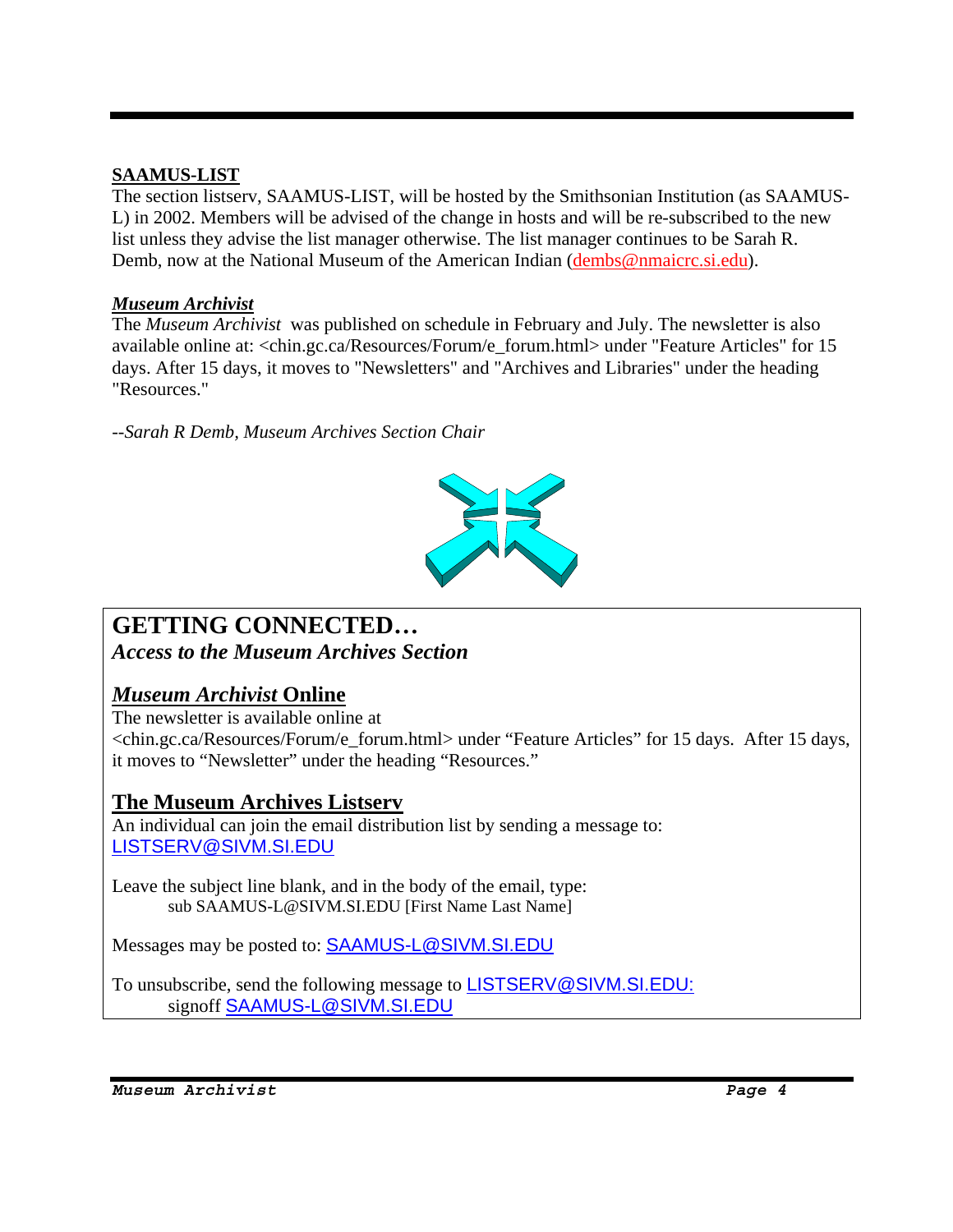# **ANNUAL MEETING MINUTES MUSEUM ARCHIVES SECTION Society of American Archivists Annual Conference Thursday, August 30, 2001, 8am-10am Washington Hilton & Towers Washington, DC**

After introductions and a review of the agenda, Sarah Demb, Chair of the Section, began the meeting.

#### **Museum Archives Manual**

Ann Marie Przybyla reported on the status of the Manual, stating that half of the chapters were finished, and after being granted a slight extension on their deadline from the SAA Publications Board (March  $1<sup>st</sup>$ ), they were right on track. Pryzbyla also stated that items for the Resource Guide of the Manual were still being compiled, such as sample policies, mission statements, and vendor lists.

#### **Museum Directory**

Several members of the Section stated their preference for having the Museum Directory made available online. The Smithsonian's website is currently the most likely venue for the project, the results of which will hopefully be realized in the next few years. Members expressed their desire for a site which would allow for changes on an ongoing basis. Leah Prescott offered to help with mark up for the project once a host site was decided upon.

### **Museum Guidelines Committee**

Andrew Martinez, Chair of the Museum Archives Guidelines Committee, successfully presented the final draft of the Guidelines to the Standards Committee. Martinez and the rest of the Guidelines Committee authored and added an introduction to the previous draft of the Guidelines, and this version was published in the *Museum Archivist* newsletter (February 2001). After feedback was received from this version, all suggestions were incorporated into a final draft, which was then approved by the Guidelines Committee. The Committee hopes that the Guidelines will be formally approved and submitted for publication by SAA in the upcoming year. *(Note: the final version as submitted to the Standards Committee is printed on page 9 of this issue.)*

#### **New Business**

Judy Turner, of the Milwaukee Public Museum, announced that the 2002 annual meeting of the National Sciences Collections Alliance is June 6-8. The meeting will include a special all-day session on museum libraries and archives. Anyone interested in participating should contact Judy at jat@mpm.edu.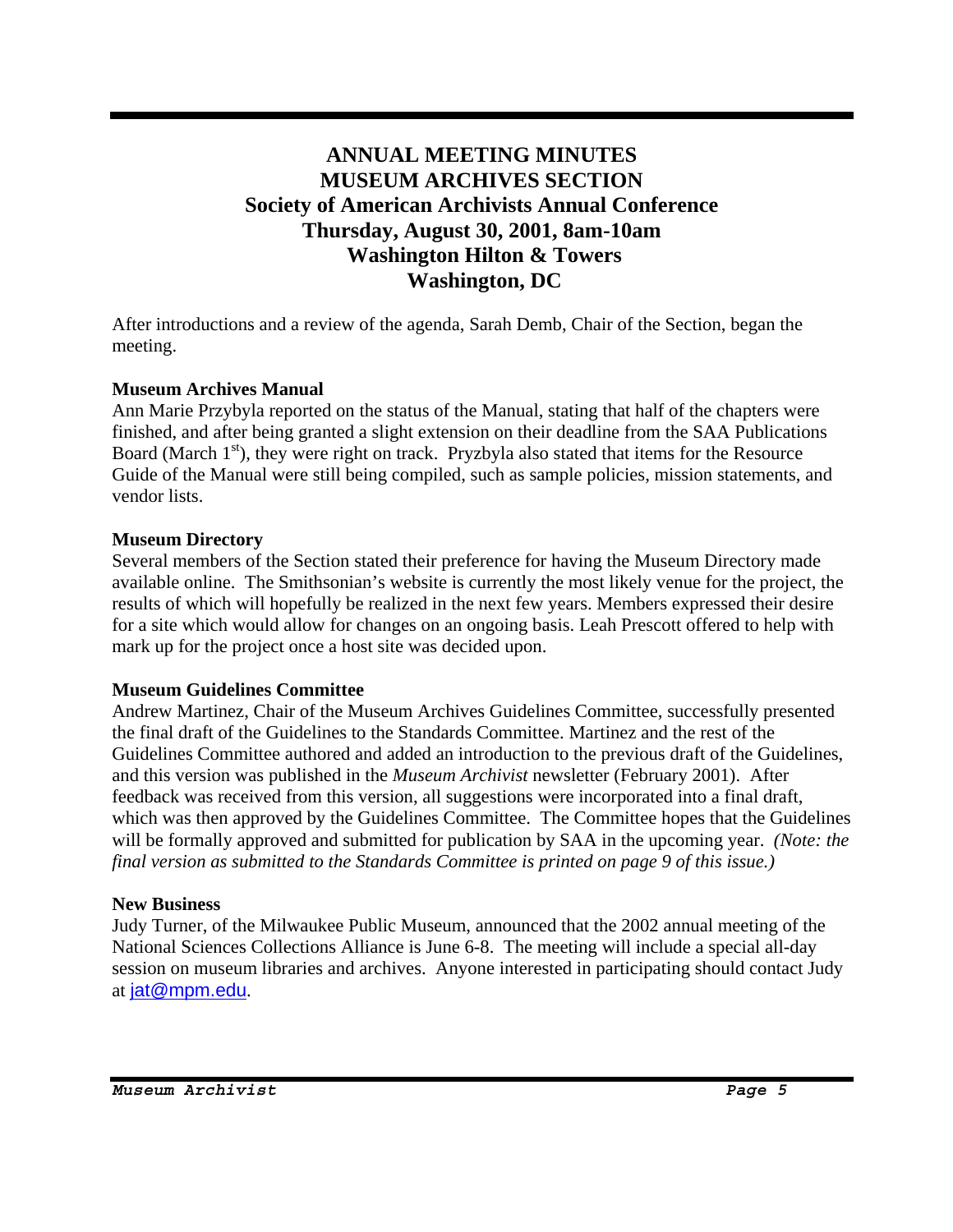### **SAA-ALA Joint Committee on Libraries/Archives Relationships**

Section members discussed a proposal to include AAM in the SAA-ALA Joint Committee on Libraries/Archives relationships. Several members expressed enthusiasm over the possibility of strengthening ties and communications between SAA, ALA, and AAM by adding museums to the consortium. The idea of asking SAA to appoint one or more Section members to serve as liaisons was brought up, and several members stressed that representatives from both art museums and natural history museums should be included. Our Council Liaison, Thomas Battle, stated that he would bring this suggestion to the committee.

### **SAA 2002 Session Proposals**

Deborah Richardson discussed the SAA conference theme for next year, "Archival Roots from our Foundations and our Futures," and encouraged all to make proposals for next year's program. Sarah Demb then opened the floor for session proposal ideas. Several topics were discussed amongst members, such as developing connections with collectors, different approaches to museum catalogues, acquisitions via outreach, diversity in archives, the ethics involved in reference services, museum Internet projects, and international archival efforts. Members were encouraged to continue flushing out ideas for sessions and to have proposals ready for Sarah's signature by October 1<sup>st</sup>. *[Note: Due in part to the events of September 11<sup>th</sup>, the Section did not generate any session proposals for 2002. However, the Section is sponsoring the following session: "When You Come to A Fork in the Road, Take It: Managing Mandated Change in the Archives."]* 

### **Officer Nominations**

Sarah Demb asked for nominations for Vice Chair/Chair Elect and Recording Secretary. Anthony Reed was nominated and approved as Vice Chair/Chair Elect and Laura Peimer was nominated and approved for Recording Secretary.

After further brainstorming over SAA session proposals, the meeting was adjourned.

*--Sammie Morris, Dallas Museum of Art* 

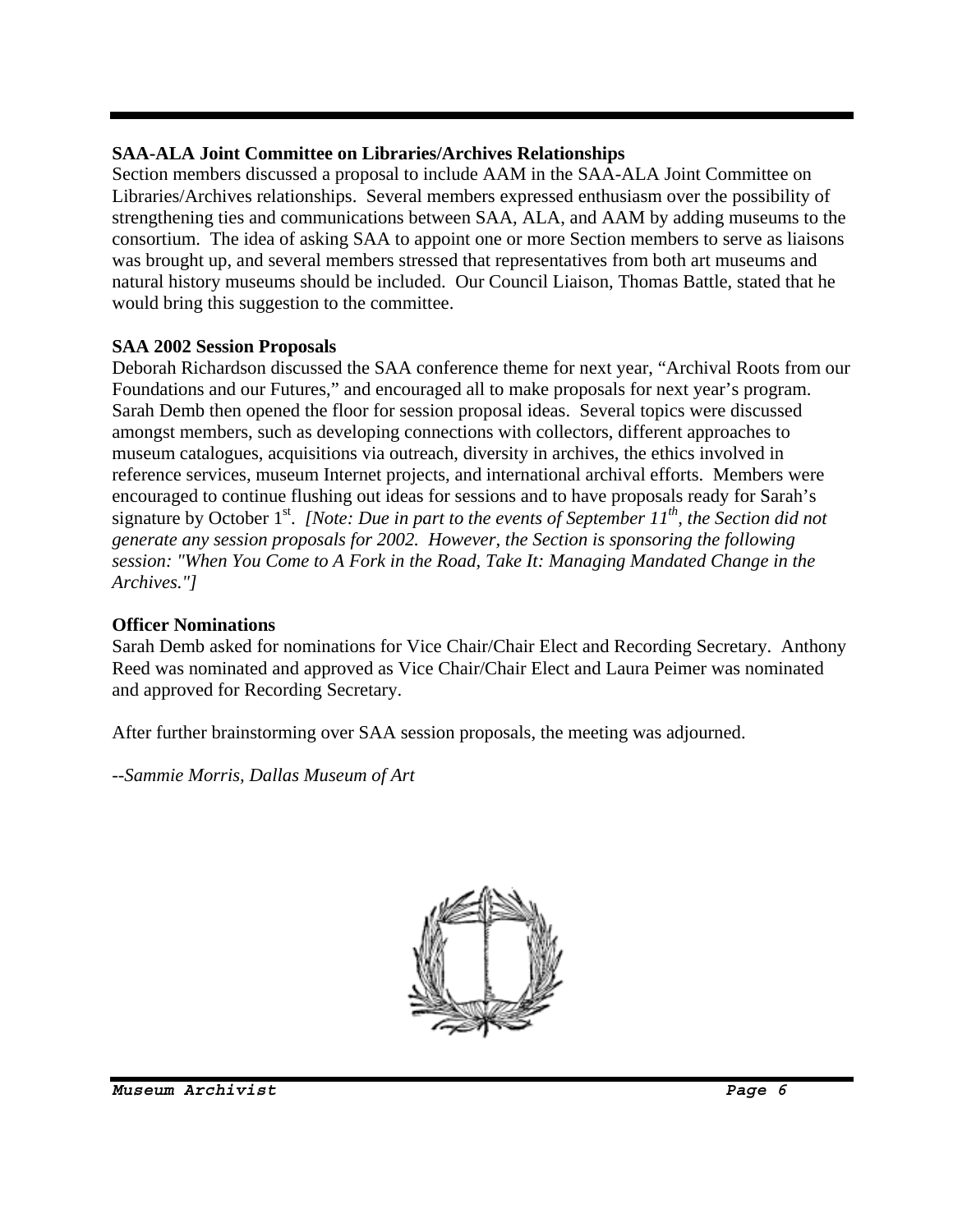# **WORKING GROUP MEETING MINUTES MUSEUM ARCHIVES SECTION Society of American Archivists Annual Conference Wednesday, August 29, 2001 Washington Hilton & Towers Washington, DC**

The following is a summary of the discussion led by Michael McCormick, Head of Manuscripts, Western Reserve Historical Society in Cleveland, Ohio, entitled "The Museum Archivist Meets the Museum Database." For further details on this presentation, please contact Mr. McCormick directly at  $mike@wrhs.org$  or 216-721-5722 x 231.

Mike presented background on the multi-year, multi-institution automation project begun at the Western Reserve Historical Society (WRHS) in 1995 to create an online catalog of the library, archival, and museum collections of the Society. The project initially included the Western Reserve Historical Society, the Ohio Historical Society (OHS) and the Cincinnati Historical Society (CHS), although the latter dropped out due to financial reasons. The retrospective conversion of existing records of the WRHS collections is nearing completion and the odometer will soon be removed from the website (www.wrhs.org) when the final data loads are complete. Original cataloging of both library and archival material and museum objects will continue by direct input into the Epixtech Horizon library system. The library, archival, and museum collections may be searched separately or jointly.

The project began as a library automation effort. OHS served as the host institution and hired Dr. Greg Byerley from Kent State University as consultant for the project. A joint committee composed of OHS, WRHS and CHS staff began to formulate a Request for Proposal (RFP) for a library collection management system. Simultaneously, the museum divisions of WRHS and OHS began an evaluation of museum collections management systems. WRHS only had paperbased museum records, while OHS wanted to upgrade their custom mainframe-based museum collection database. When the costs of acquiring separate cataloging systems were considered, a strategic decision was made to request museum cataloging capability in the RFP. At the end of the evaluation process, Ameritech Library Services, now Epixtech, emerged as the chosen system, with a museum cataloging capacity added to their *Horizon* system.

The rationale for combining records for museum objects as well as published literature, unpublished manuscripts, and other archival collections into an integrated information system is that museums increasingly see objects as having intellectual content as well as aesthetic value. An online catalog of the museum's object collection can be used to perform a number of collection management functions, including typical registrarial activities such as tracking exhibition and conservation information. The MARC format was the structure used to capture information about the museum objects as well as the book and manuscript materials. Mike promoted the use of the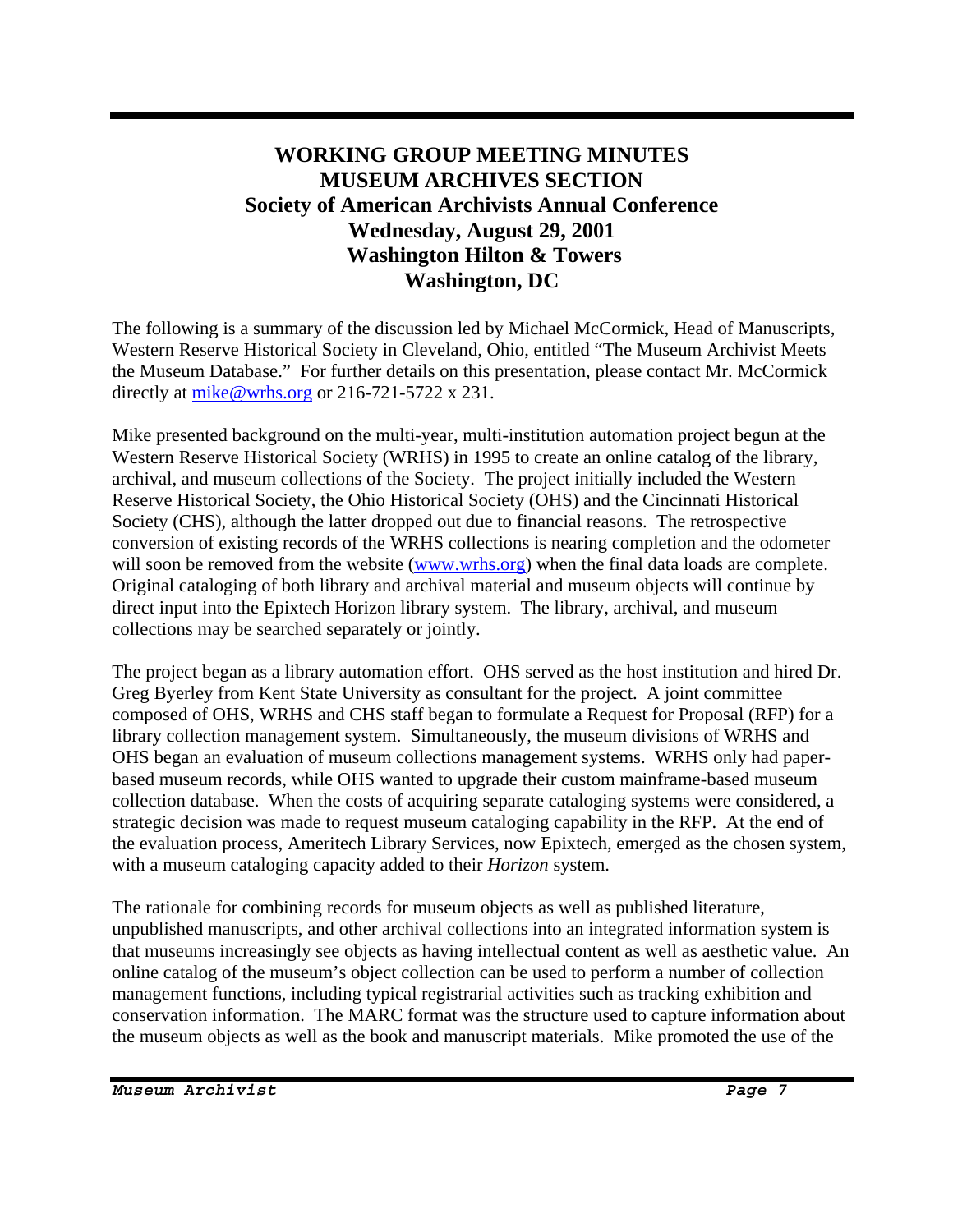integrated catalog as a means of constructing "intellectual linkages" amongst the objects, their related records, and the people who created the objects and records.

His secrets of success include the following:

- Engage all stakeholders early in the process, particularly museum registrars, catalogers, and administrators, in order to discover their advance expectations of what the end product will do for them.
- Recognize the different skill sets of the participants. Museum registrars are closest in orientation and temperament to librarians and archivists, all of whom describe collections. Museum curators and educators are more inclined to interpret collections. An integrated collection management system may not be the vehicle to completely serve all these various needs.
- Look ahead to migration of the data to the next system, making a particular attempt to avoid orphan technology, particularly in data storage media. Proprietary or non-standard hardware and software can cause problems with maintenance and migration.
- Spend time with other colleagues who have chosen the same vendor. Mike particularly appreciated the time offered by other librarians and archivists who had implemented similar systems.

Arguments for an integrated catalog include:

- Centralization of collection management information, particularly the ability to make the same information available to a wider range of people, but with the ability to mask or limit access to certain types of sensitive data to a limited number of users.
- Greater use of collections for public relations and exhibition planning.
- A new opportunity to enhance the revenue stream through promotion of collections and services via the website.

Mike contended that the largest problem in the implementation of an integrated catalog is the vocabulary, not the selection and application of standardized descriptive terms, but the definitions of such basic concepts as the catalog itself. He noted that museum curators tend to think of a catalog in terms of an exhibition catalogue rather than a basic identification record for the objects. Museum registrars and curators were also concerned that they would lose control of sensitive information, such as purchase prices or appraised values, by adding that information to the catalog record. They assumed the entire record would display to the public online. The notion of a number of different public and private views of the data, designed to serve specific user communities, was a difficult one to convey.

Mike shared his own views on how much data to provide to the public, stating that he believes that collections are the "working capital" of private non-profit institutions and is concerned with the loss of use fees that otherwise would be received by the institution. Hence his decision to mount only registers or extended cataloging of the manuscript and other archival collections rather than scanning those collections and mounting them on the Web in their entirety.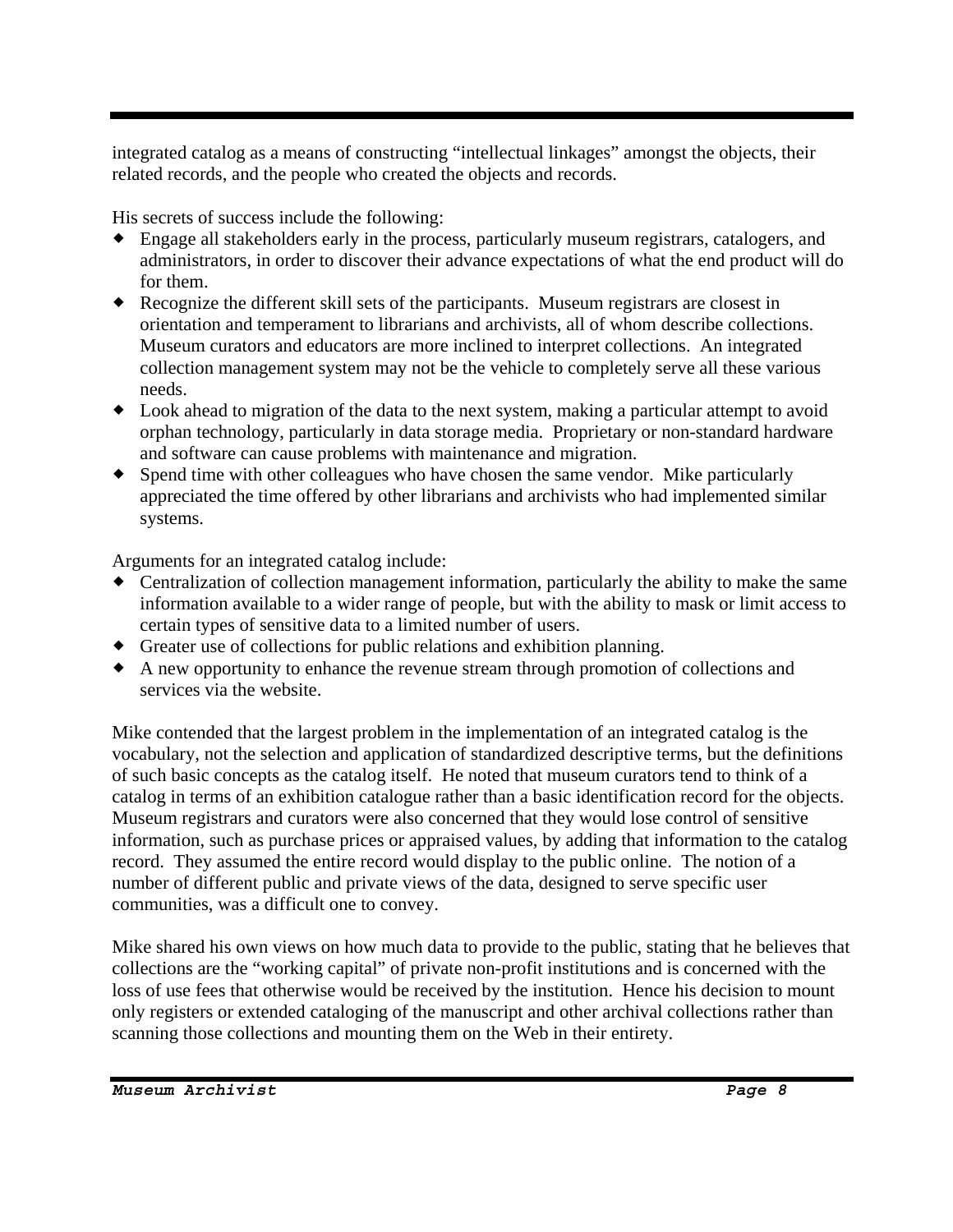The most difficult aspect of the project was the profiling, or designing the searches to be offered to the user and deciding what data elements to display and index in response to those search requests. Making changes in a shared environment can be a complex business, given the disjunctive language of vendors, system administrators (including your internal information technology people) and the internal shorthand terminology of collection management. Continuing to meet with your allies, and especially including museum curators, registrars, and IT staff in the process, clarifies the relationships between the different positions and their information management responsibilities. These relationships must be identified and maintained if any information system is to succeed.

 *--Bernadette Callery, Carnegie Museum of Natural History*



# \_\_\_\_\_\_\_\_\_\_\_\_\_\_\_\_\_\_\_\_\_\_\_\_\_\_\_\_\_\_\_\_\_\_\_\_\_\_\_\_\_\_\_\_\_\_\_\_\_\_\_\_\_ **Museum Archives Guidelines, SAA Museum Archives Section**

*The Society of American Archivist (SAA) is the largest and oldest professional association of archivists in North America. Its Museum Archives Section, made up of persons responsible for the organization and care of archival collections located in museums, has created these Guidelines to assist all types of museums in the development and administration of archival programs. These Guidelines outline the components of a successful museum archives program, and should be used in conjunction with detailed information on the administration of archives available through SAA and from other professional sources***.**

#### **Introduction**

Institutional records document the history and development of a museum, its collections, exhibitions, and programs as well as the contributions of individuals and groups associated with the museum. These records are unique and irreplaceable assets of the organization. A museum should maintain an active, professional archives program to systematically collect, organize, preserve, and provide access to its institutional records of enduring value and to recommend policies and procedures for the creation, maintenance, and ultimate retention or disposition of current museum records in all formats. By supporting an archives program, a museum not only promotes its own history but also ensures that its vital records are preserved and that information resources are readily available to support the work of its staff and meet the research needs of scholars and the general public.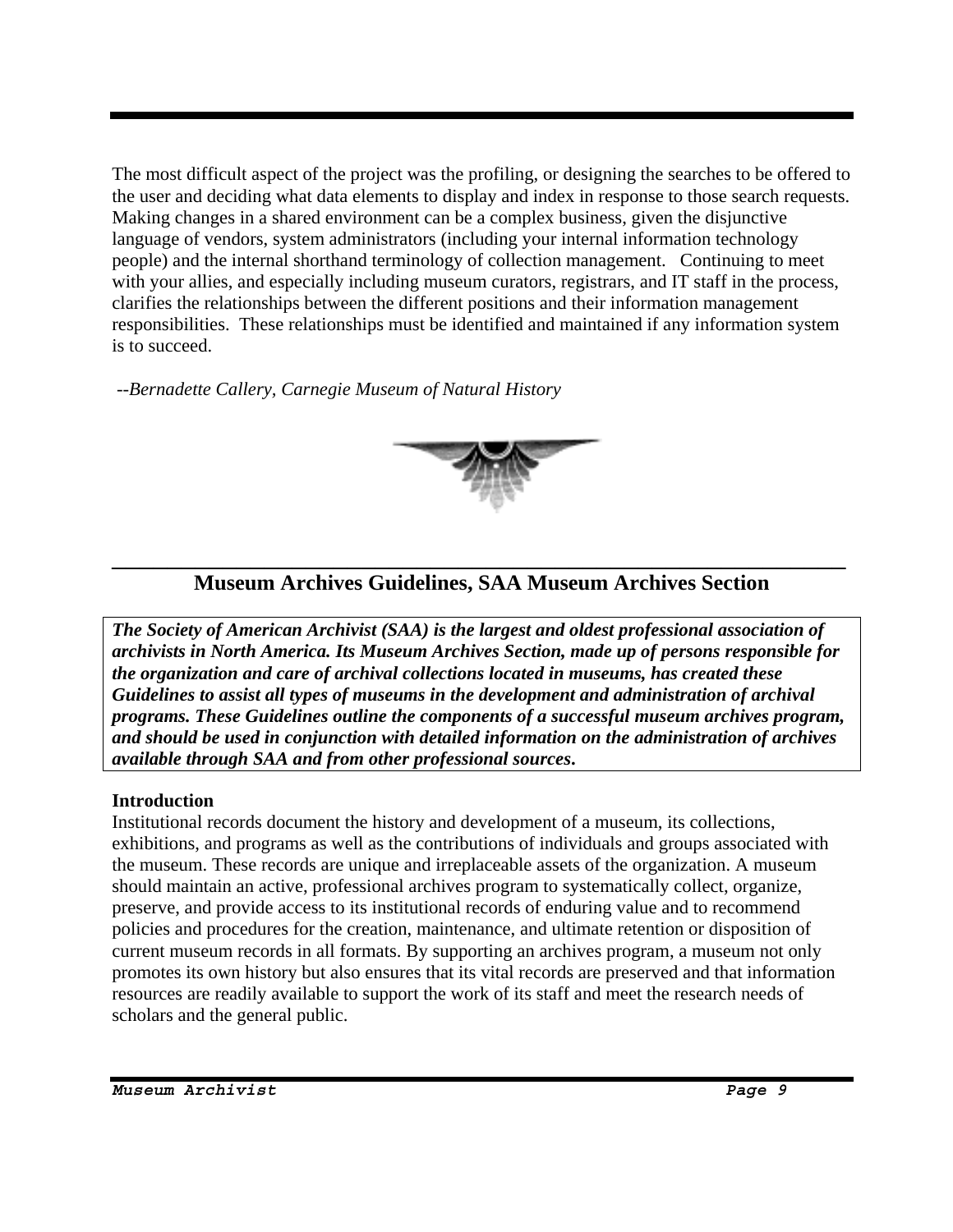### **1. Definitions and Scope**

A museum's archives identifies, preserves and administers records of long-term and permanent administrative, legal, fiscal, and research value not in current use. Records may be in any form – including, but not limited to, paper, electronic, photographic, and magnetic media. A museum's archival records could include:

- a. Institutional records, in particular those which relate to administration at all levels. For example: correspondence, memoranda, minutes, financial records, reports, grant records, departmental files, architectural plans, documentary photographs and negatives, film, audio and videotapes, and publications created by the institution.
- b. Collection records, such as object or specimen files and records of exhibitions and installations. These may be housed in the archives or, if actively used, in the curatorial, registration, or collection management offices.
- c. Acquired materials, such as papers of individuals and organizations, which promote the museum's mission through their relation to subject areas of particular interest to the institution (e.g., science, anthropology, natural history, art, history) and which add value to the museum's collections and exhibition programs.

# **2. Mission Statement**

The archives should have a mission statement, approved by the director of the institution and ratified by appropriate governing bodies, which defines the authority of the archivist within the organization and the parameters of the archival program. The statement should explicitly recognize the archivist's role in the institution's records management program. All general policy statements concerning the archives should be in writing and approved by the appropriate authority.

# **3. Status of the Archives**

The archives should be an entity within the institutional administrative structure, supervised by an individual having custodial and related authority delegated by the director of the institution. When practical, the archives should be a separate department.

# **4. Professional Archivist**

The museum should have a professionally trained archivist. If resources do not permit this level of commitment, expert advice should be sought in the development of the institution's archives and archival training provided to the staff member made responsible for them. The functions of the archivist are to appraise, acquire, arrange, describe, preserve, and make available the records of the institution and collections of related materials acquired from outside the institution.

# **5. Institutional Records and Personal Papers**

The institution should have a statement of policy which clarifies the difference between the official records of the museum and documents which might be considered the personal property of curators, directors, members of governing bodies, and other relevant positions. This is to discourage such persons from taking, as their own property, records that belong to the institution and that may be an integral part of the institution's archives. Donation of personal papers to the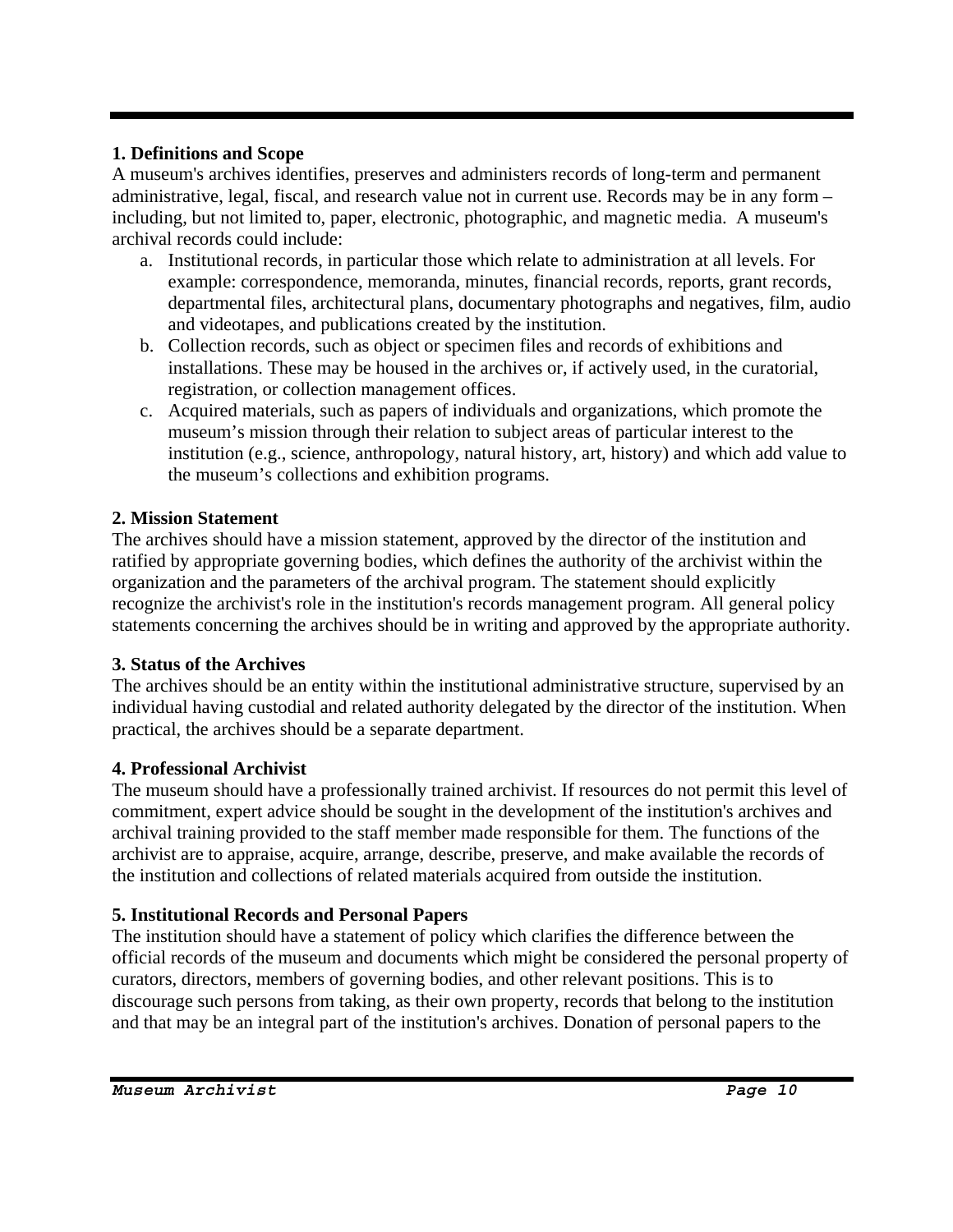institution's archives is strongly encouraged in order to promote the preservation of significant documents not created by the institution itself.

### **6. Acquisition Policy for Collected Materials**

The museum should define and make public an archives acquisition policy, which delineates the collecting of materials other than those created within the institution itself. The collecting activities and acquisition policies of other institutions should be taken into account to avoid unnecessary competition. The policy should describe the conditions and procedures for accessioning and deaccessioning documents and collections that are not official records of the museum, and address principles regarding the ownership, administration, and use of all acquired materials.

### **7. Criteria for Retention of Museum Records**

The archivist must be involved in the determination of how long and under what conditions particular records are to be kept. The criteria for permanent retention include:

- a. Evidence of the structure, development, mission and functions of the institution over time.
- b. Documentation of the actions, decisions, policies, and fiscal and legal rights and responsibilities of the institution.
- c. Research and informational value.

### **8. Current Records**

The advice of the archivist should be sought on policies and guidelines pertaining to the creation, maintenance, disposition, and preservation of institutional records (including electronic records and systems) with the aim of avoiding the unnecessary creation of duplicate records and the needless retention of nonpermanent records. The archivist should be consulted for recommendations on the protection of permanently active records of archival value in noncustodial situations (such as collection or accession records under the care of the registrar, collections manager, or curator, and computer network backups under the control of the information technology staff). The Archivist should also approve the appropriate disposition of records which do not have permanent value.

### **9. Location and Conditions**

- a. The archives should be located in a separate and secure area with adequate protection against fire, flood, vermin, theft, and other hazards.
- b. Temperature, light, and humidity should be controlled at appropriate and stable levels to ensure the preservation of materials. Certain records may have special environmental requirements.
- c. To prevent flood damage, archives should not be placed below ground level.
- d. If neither suitable accommodation nor adequate staff can be provided for the archives, the institution should consider:
	- i. Placing its records in a nearby archival repository willing to administer them on a continuing basis.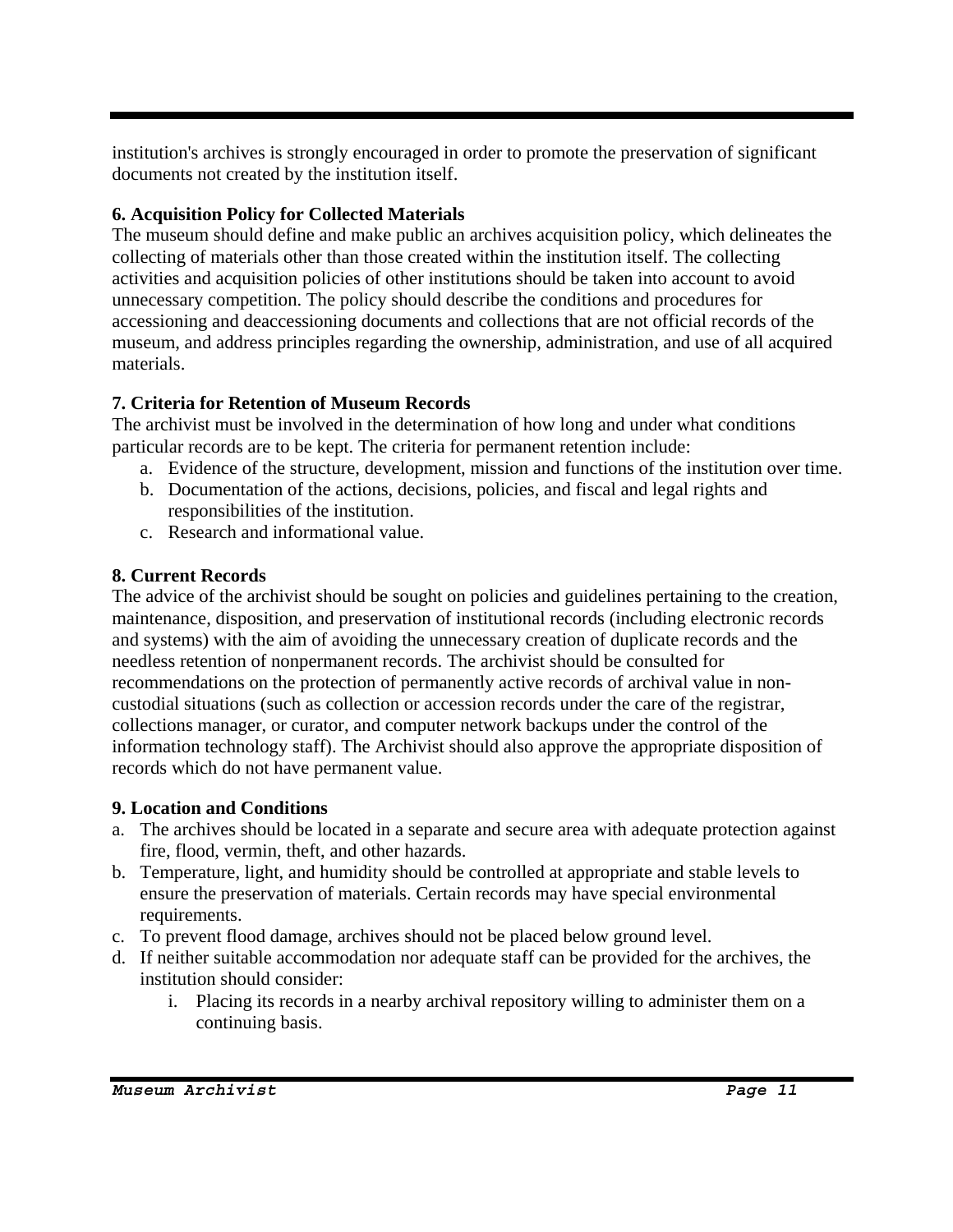- ii. Forming or joining a consortium whereby several institutions cooperate to ensure that their archives receive adequate care.
- iii. Contributing to cost in the above choices.

#### **10. Arrangement, Description, and Preservation of the Records**

- a. The archivist organizes records in keeping with the professional principles of provenance and the sanctity of original order whenever possible.
- b. The archivist produces written descriptive inventories, guides, and other finding aids in accordance with accepted archival standards and makes them generally available.
- c. The archivist implements basic preservation measures such as the use of archival**-**quality containers.

### **11. Access**

Subject to reasonable restrictions on the grounds of fragility, security, or confidentiality, records should be available to staff members, scholars, and other persons demonstrating a need to consult the material for research purposes. Access policies and restrictions should be in writing and applied equally to all researchers. Reference service should be provided to both on-site researchers and those at a distance.

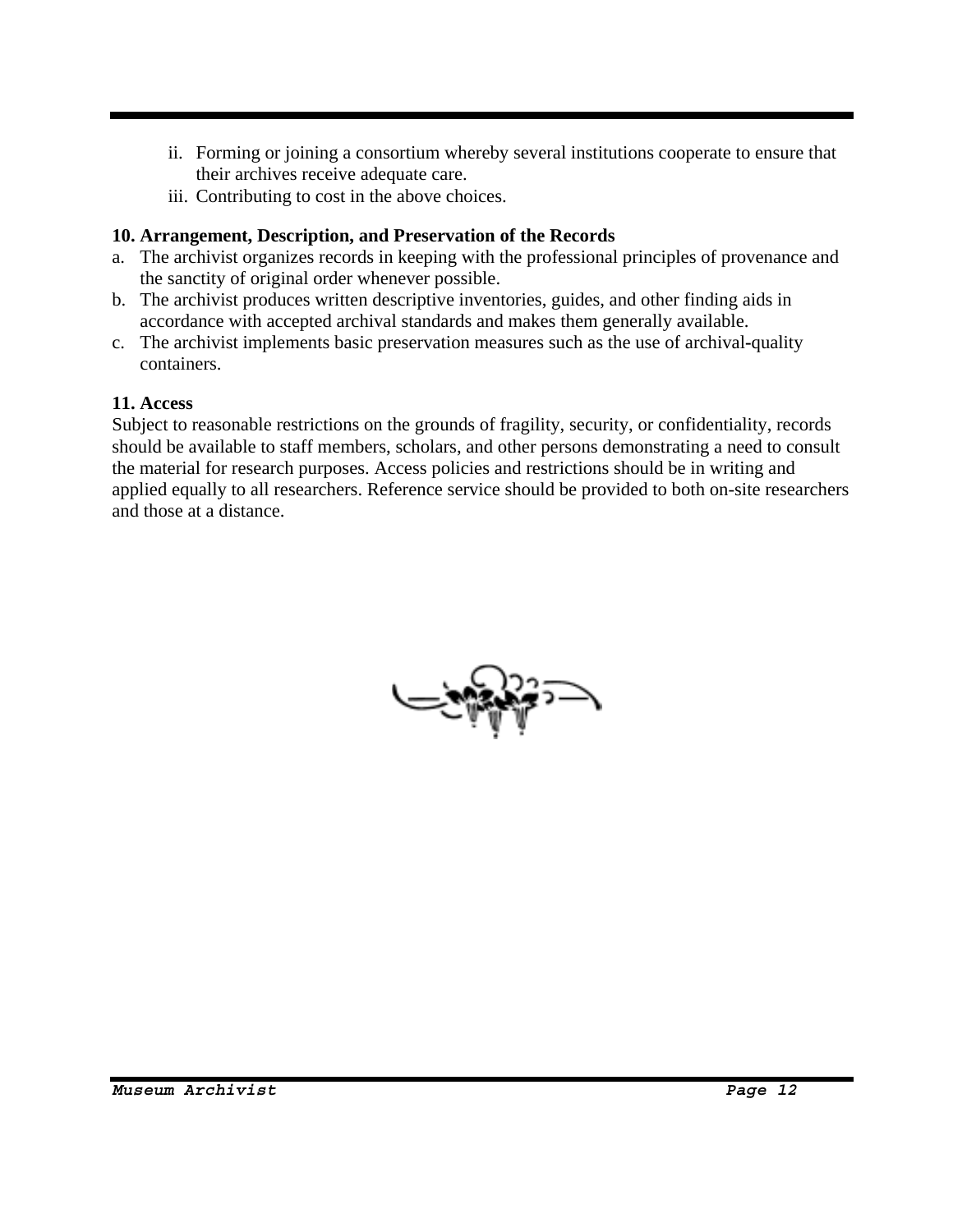

# **NEWS, NOTES, & ANNOUNCEMENTS**

**Sarah R. Demb** is the new Assistant Archivist at the National Museum of the American Indian (NMAI), Smithsonian Institution. Sarah was formerly Museum Archivist for the Peabody Museum of Archaeology and Ethnology at Harvard University, and is the current Chair of the Museum Archives Section. Congratulations, Sarah!

# **Copyright Term Extension**

SAA has joined a coalition of information organizations, including the Association of Research Libraries, the American Library Association, the Digital Futures Coalition, and others, in the submission of an amicus brief to the Supreme Court requesting that the Court hear a challenge to the constitutionality of copyright term extension. In 1998 Congress passed the Copyright Term Extension Act increasing the duration of copyright from life of the author plus fifty years to life of the author plus seventy years. The effect was to stop for twenty years the addition of any published work to the public domain. (Unpublished works will still enter the public domain on January 1, 2003. The difference now is that they must be from authors who died before 1933 rather than 1953.) In response, a group of publishers and preservationists filed suit challenging the constitutionality of copyright term extension. The suit, Eldred v. Ashcroft, argues that "perpetual copyright on the installment plan" is in direct violation of the constitutional stipulation that the monopoly rights granted by copyright be for a limited term. The suit lost in the Federal Appeals court, and recently the plaintiffs asked the Supreme Court to rule on the issue.

The brief submitted by SAA and others asking that the Court hear the case draws heavily on the problems archivists and historians encounter when faced with excessive copyright terms. The brief notes the harm that is done to scholarship when material with unknown or uncertain copyright status does not enter the public domain in a timely fashion. In some cases the inability to identify copyright ownership has meant that some scholarship has not been published. More information on the suit is available at <http://eon.law.harvard.edu/openlaw/eldredvashcroft/>. *-- Peter B. Hirtle, Vice President/President-elect, Society of American Archivists* 

# **Philadelphia Museum of Art Celebrates 125th Anniversary with Exhibit**

A crowd gathers in Philadelphia's Fairmount Park to celebrate the nation's 100th birthday. Five decades later, a steel skeleton begins to rise at the end of a new boulevard linking the park to Philadelphia City Hall. A Tokyo teahouse is shipped to America in the 1920s and restored to its original glory. These snapshots represent important milestones in the history of the Philadelphia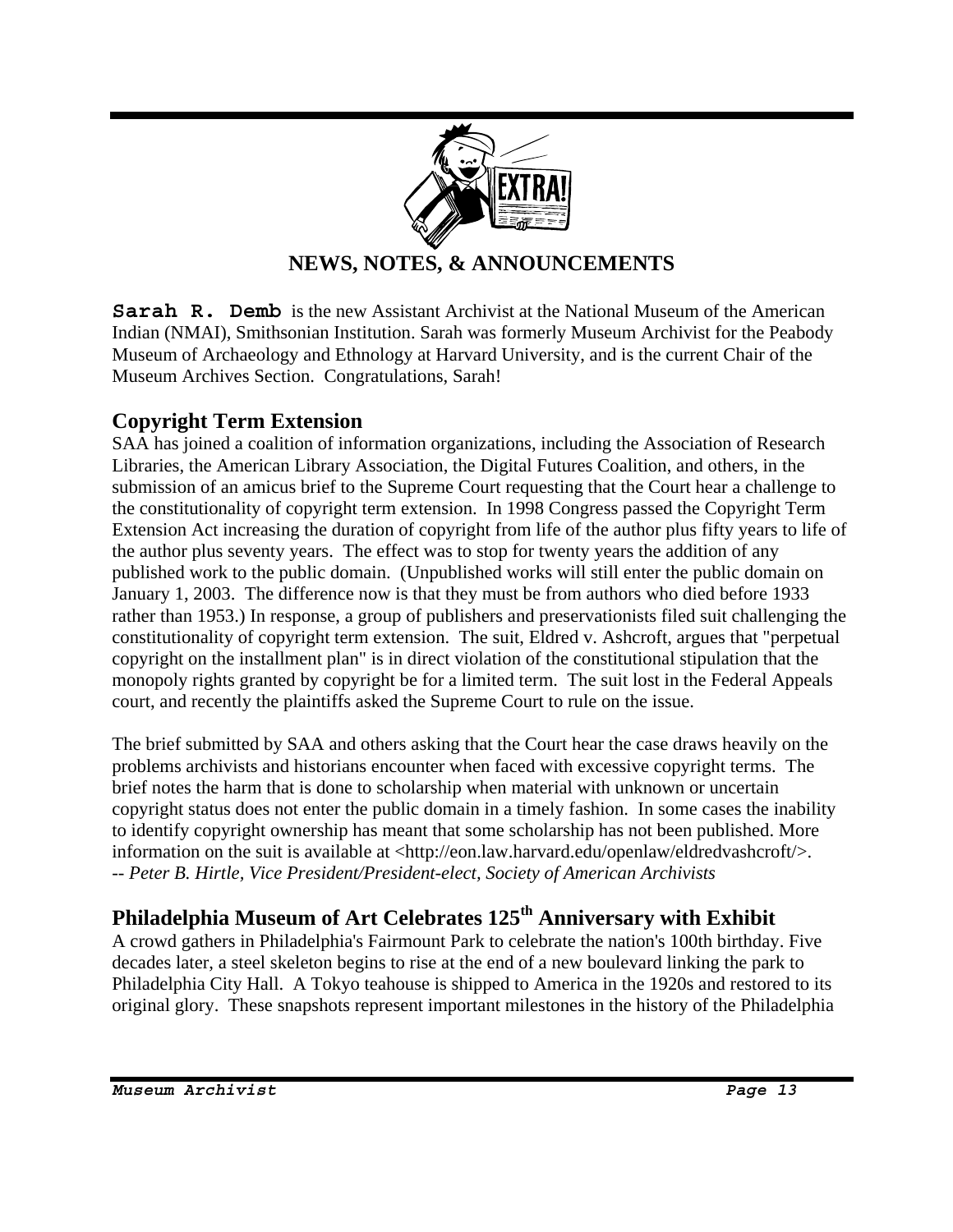Museum of Art, and they are part of one hundred images and objects in an installation commemorating the Museum's 125th anniversary.

*Celebrating 125 Years: A Museum Family Album* is on display in the Julien Levy Gallery on the ground floor of the Museum from December 15, 2001 through April 7, 2002. The installation documents the rich history of the Philadelphia Museum of Art, with special focus on its early beginnings. A selection of photographs and architectural drawings documents the thirty-four year planning and construction of the Museum's building on the rocky summit of Fairmount. Glancing at the future, the installation also touches on the Museum's growing collections and its acquisition of the Ruth and Raymond G. Perelman Building. Also featured are photographs of some of the Museum's most famous visitors, including artists Marcel Duchamp and Jacob Lawrence, actresses Joan Crawford and Marlene Dietrich, singers Barbra Streisand and Mick Jagger, and royals Princess Grace of Monaco and Queen Elizabeth II. The installation draws heavily upon the Museum Archives, but also includes items lent by other city institutions, as well as private collectors.

# **Maine Historical Society to launch** *Maine Memory Network*

The *Maine Memory Network* is a statewide digital museum and educational service designed to make rare and often inaccessible materials -- the rich treasury of Maine's historical documents, images, maps, photographs, and stories -- available to the public at large. Based on the many-tomany model of information sharing, the *Maine Memory Network* is an innovation in Internet technology unique in the country. The *Maine Memory Network (MMN)* is a project of the Maine Historical Society, the state's most comprehensive repository for the study of Maine history. Though initially conceived as a way to share the Society's own vast wealth, the project quickly expanded to include the potential participation of all collecting/interpreting institutions in Maine - museums, archives, libraries, historical societies, and more.

With the help of seed funding from the Maine State Legislature and the New Century Community Program, the project has been in development for over a year with the help of Aurora and Quanta Productions, a Portland-based media development firm (*www.auroraquanta.com*). The site will be available at *www.mainememory.net*. Maine Historical Society has been recently awarded a Technology and Opportunities grant for \$375,000 from the National Telecommunications and Information Administration, United States Department of Commerce*.* This will allow the project to embark on a process of partnering with historical and cultural institutions across the state to select, digitize, upload, and catalog historical source documents for inclusion in the *Maine Memory Network*.

# **Library of Congress Awards Mass Deacidification Contract**

The Library has awarded a contract to Pittsburgh-based Preservation Technologies L.P. (PTLP) that will save 1 million books and at least 5 million manuscript sheets from further acid deterioration. This contract, the third awarded to PTLP since 1995, will permit the Library to increase preservation productivity and save increasing quantities of endangered materials over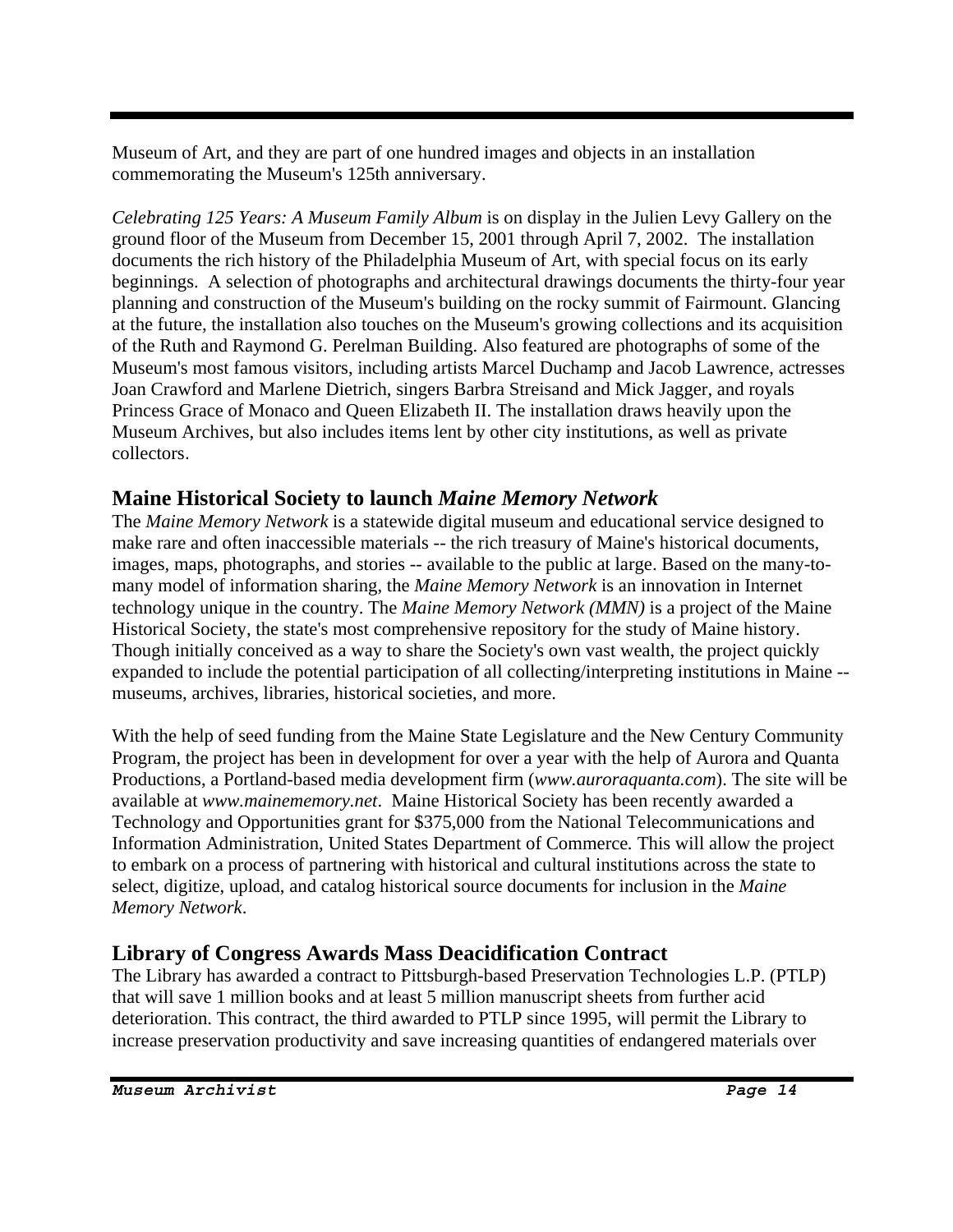time. The contract calls for ramping up treatment during the remaining four years of FY 2002-FY 2005, increasing annual book deacidification from 100,000 to more than 250,000 books per year by the fifth and final year. With strong support from Congress, the Library has worked with Preservation Technologies under two previous contracts to deacidify more than 400,000 books, using the Bookkeeper deacidification technology pioneered by PTLP. Bookkeeper halts deterioration and adds hundreds of years to the useful life of paper. Preservation Technologies has engineered new horizontal treatment cylinders that it uses to offer deacidification services to libraries and archives for the treatment of loose manuscripts and other items in unbound formats. The Library's new contract authorizes PTLP to build and install a horizontal manuscript treater and a Bookkeeper spray booth in a Library building on Capitol Hill.

This will enable the Library to treat large quantities of paper-based materials in nonbook formats, such as newspapers, manuscripts, maps, music scores, pamphlets, and posters. Additional information about the Library's mass deacidification program is available on their website: <http://www.loc.gov/preserv/carelc.html> or by emailing the Library's preservation projects director, Kenneth Harris, at <khar@loc.gov>.

# **New York University and George Eastman House announce their plan for "Master of Arts in Moving Image Archiving and Preservation"**

This two-year course of study will provide prospective moving image archivists with an international, comprehensive education in the theories, methods, and practices of moving image archiving and preservation. The curriculum will cover all aspects of moving image archiving, including: Film History/Historiography and Film Style; Conservation, Preservation and Storage; Legal Issues and Copyright; Laboratory Techniques; Moving Image Cataloging; Curatorial Work and Museum Studies; Programming; Use of New Digital Technologies; and Access to Archival Holdings. The degree is awarded by New York University in collaboration with the L. Jeffrey Selznick School of Film Preservation at George Eastman House.

For applications and information, please contact:

The Office of Graduate Admissions Tisch School of the Arts New York University 721 Broadway, room 801 New York, New York 10003-6807 212-998-1918 http://www.nyu.edu/tisch/gradadmissions/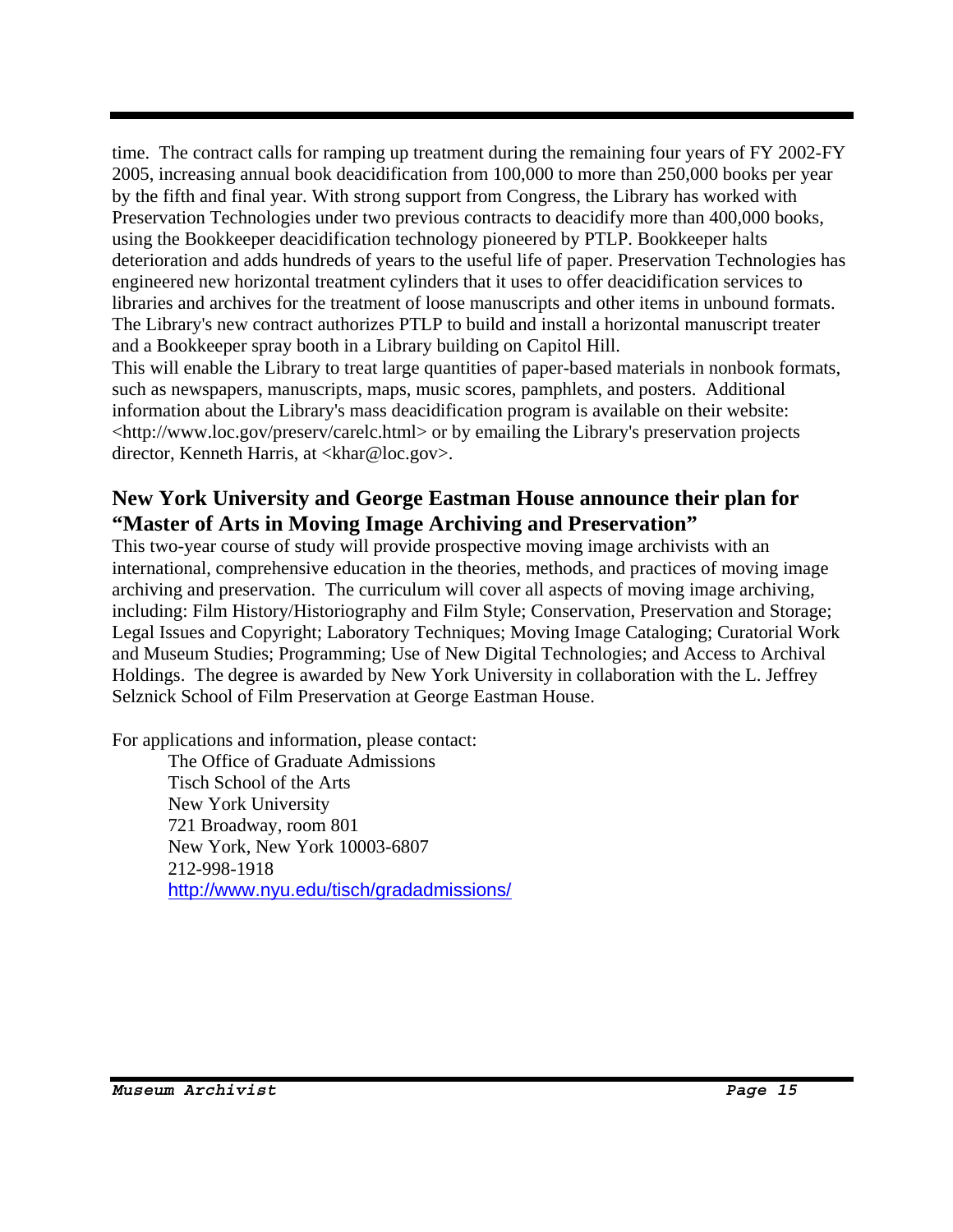

# **EDUCATIONAL OPPORTUNITIES**

# **Museum and Library Archives Institute**

The fifth annual Museum and Library Archives Institute, sponsored by Monson Free Library and Reading Room Association, Massachusetts Board of Library Commissioners, the New England Archivists, the New England Museum Association, and the Worcester Historical Museum, will be held at the Wilbraham & Monson Academy, Wilbraham, Massachusetts, on June 21-22, 2002.

The Institute consists of two parallel programs: the Introductory and the Special Topic. The Introductory Program is designed for those who have responsibility for museum and library records and special collections, but limited experience in archival methods and procedures. This year's curriculum includes such topics as collecting, accessioning, appraising, arrangement and description, reference and access, oral history, and photography. Instead of the Introductory Program, participants may choose the Special Topic Program. This track provides an opportunity to go beyond the introductory level and focus on a particular archival topic or issue in a comprehensive, in-depth manner. The 2002 Special Topic is "How to operate an archives on a shoestring."

For more information, contact:

Theresa Rini Percy, Director Monson Free Library 2 High Street Monson, Massachusetts 01057 Phone: 413-267-3866 Fax: 413-267-5496 Email: tpercy@cwmars.org

# **Rare Book School Encoded Archival Description Courses**

The following two Rare Book School EAD Courses will be offered in 2002 at the University of Virginia in Charlottesville:

- Implementing EAD, an introductory course, March 11-15, 2002.
- Publishing EAD, a new advanced course, August 5-9, 2002.

\*Please pay special attention to the course requirements when applying. Applications for Implementing EAD should be submitted as soon as possible. For application information, see http://www.virginia.edu/oldbooks/rbs/app.html.

# **Modern Archives Institute**

*Museum Archivist Page 16*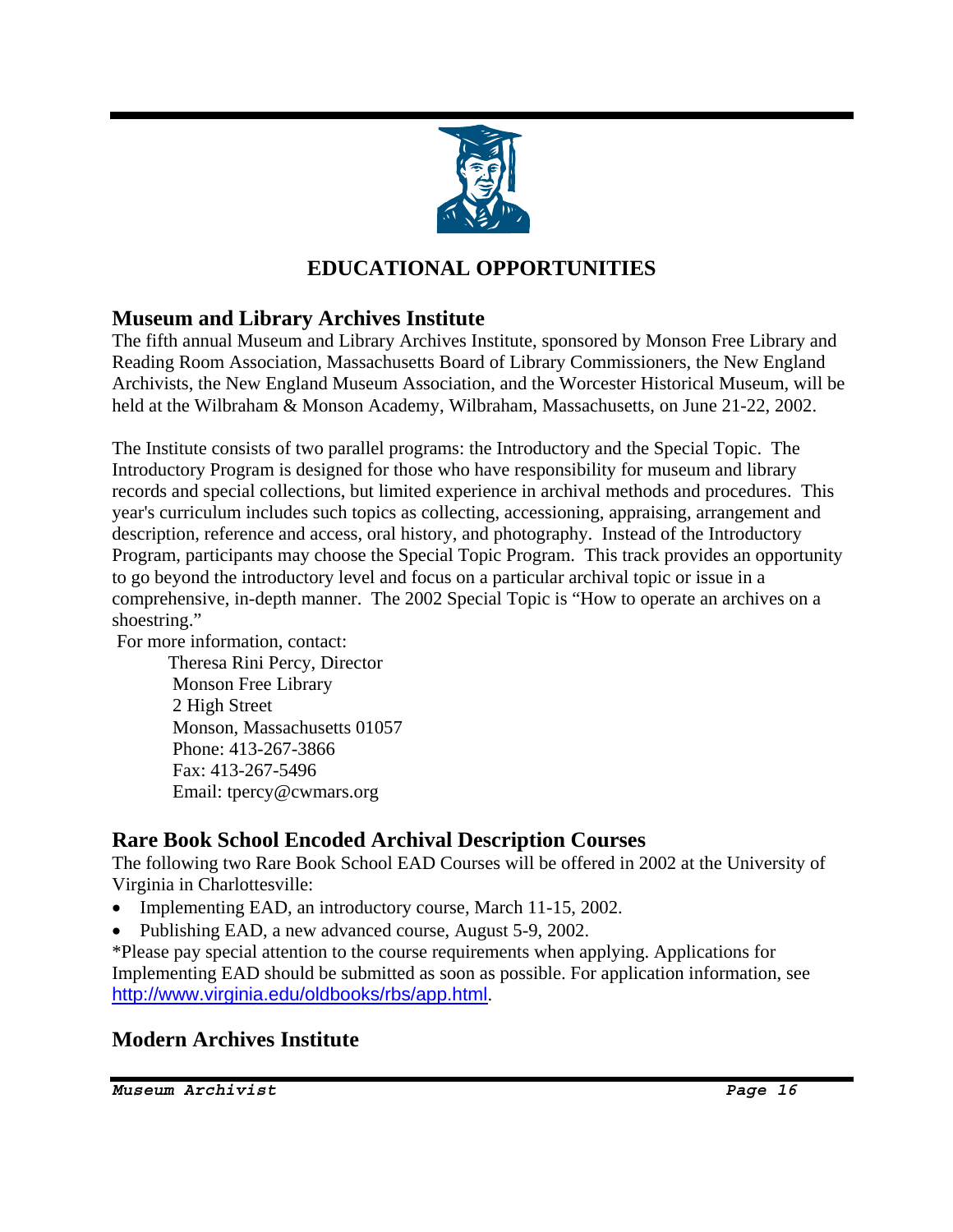# **The National Archives and Records Administration**

June 3 - June 14, 2002 The application for enrollment is available at http://www.nara.gov/arch/profdev/enroll.html. For further information, write to: Modern Archives Institute, Staff Development Services (NHS) Room 1200, National Archives and Records Administration 8601 Adelphi Road College Park, MD 20740-6001 Phone: 301-713-7390, ext. 260; Fax: 301-713-7342; E-mail: mary.rephlo@nara.gov

# **Lessons Learned in Emergencies: Not Your Ordinary Disaster Conference The 17th Annual NARA Preservation Conference**

March 21, 2002 National Archives at College Park, MD Preregistration is required. The Registration Fee is \$75.00 and includes a buffet lunch. Please send check payable to: National Archives Trust Fund and/or obtain registration information from: Eleanor Torain, Conference Coordinator (NWT)

Phone: 301-713-6718 Fax: 301-713-6653 Email: eleanor.torain@nara.gov http://www.nara.gov/arch/techinfo/preserva/conferen/2002.html

# **2002-2003 NHPRC Fellowship in Archival Administration**

The National Historical Publications and Records Commission (NHPRC) is now accepting applications for the 2002-2003 academic year from archival professionals interested in applying for the NHPRC Fellowship in Archival Administration. The Commission views the fellowship as an opportunity for professional archivists with two to five years experience to gain new or additional experience with archival administrative procedures and problems. The fellow will participate in a wide variety of archival administrative experiences, as well as formal management or supervisory training, during the nine to twelve months the fellow will be associated with the program.

The fellow's stipend is \$35,000, with a benefit payment of \$8,750. Host institutions are awarded \$1,500, to interview prospective applicants and to use for the fellow's professional travel during the fellowship year. The host institution for the academic year 2002-2003 is the Jacob Rader Marcus Center of the American Jewish Archives in Cincinnati, Ohio. Applications from potential fellows are due by March 1, 2002. The Commission encourages those interested to contact the Commission staff to discuss their applications. Application forms are available from: National Historical Publications and Records Commission, National Archives and Records Administration, room 111, 7th and Pennsylvania Ave. NW Washington, D.C 20408. The forms are also available on the Commission's web-site: www.nara.gov/nhprc http://www.nara.gov/nhprc. For further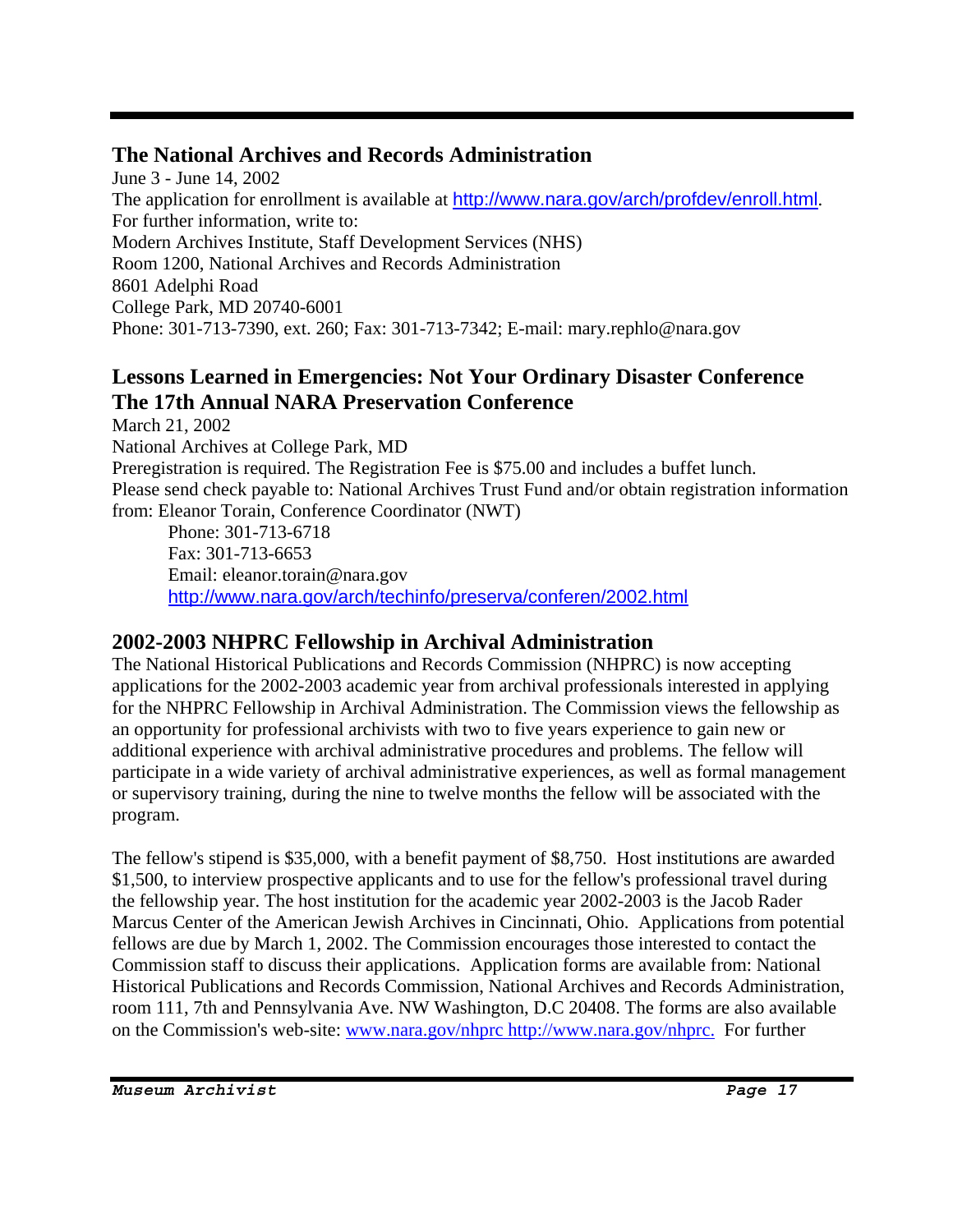information, please contact Michael T. Meier of the Commission staff at (202) 501-5610, ext. 252 or e-mail at: michael.meier@nara.gov <mailto: michael.meier@nara.gov>

# **News on Networking Cultural Heritage Resources Conferences, Symposia and Workshops**

- March 7-8: National Conference on Preservation: Redefining Preservation, Shaping New Solutions, Forging New Partnerships. Ann Arbor, Michigan
- March 11-15: Rare Book School: Implementing the Encoded Archival Description. University of Virginia
- March 18: The Future of Manuscript Studies in a Switched-On World. University of London
- March 20-22: The New Information Order and the Future of the Archive. University of Edinburgh

For a full, frequently updated compilation see the NINCH Community Calendar: **http://www.ninch.org/CALENDAR/2002.html**

# **SAA Archives Workshops**

- Archival Cataloging as a Component of Description, March 11-12, Chicago, IL
- Copyright: The Archivist and The Law, March 11-12, Tucson, AZ
- Encoded Archival Description, March 14-15, Tallahassee, FL
- Style Sheets—EAD Part 2, March 16, Tallahassee, FL
- Oral History: From Planning to Preservation, April 8, Edwardsville, IL
- Archival Cataloging as a Component of Description, April 11-12, New York, NY

For a complete schedule, visit the web site at **www.archivists.org/prof-education**

# **AMIGOS Imaging and Preservation Workshop**

• **Digital Preservation in an Uncertain Future** is offered on the following dates: March 13, Dallas, TX April 3, Phoenix, AZ April 11, Santa Fe, NM

For a complete training schedule, go to **www.amigos.org/training/schedule.html**.

# **Preservation Workshops SOLINET, The Southeastern Library Network**

- Beating the Critter Jitters: Integrated Pest Management Thursday, February 7, 2002 at SOLINET, Atlanta, GA
- Preservation Planning for Archives February 21, 2002 at South Carolina State Library, Columbia
- Intermediate Book Repair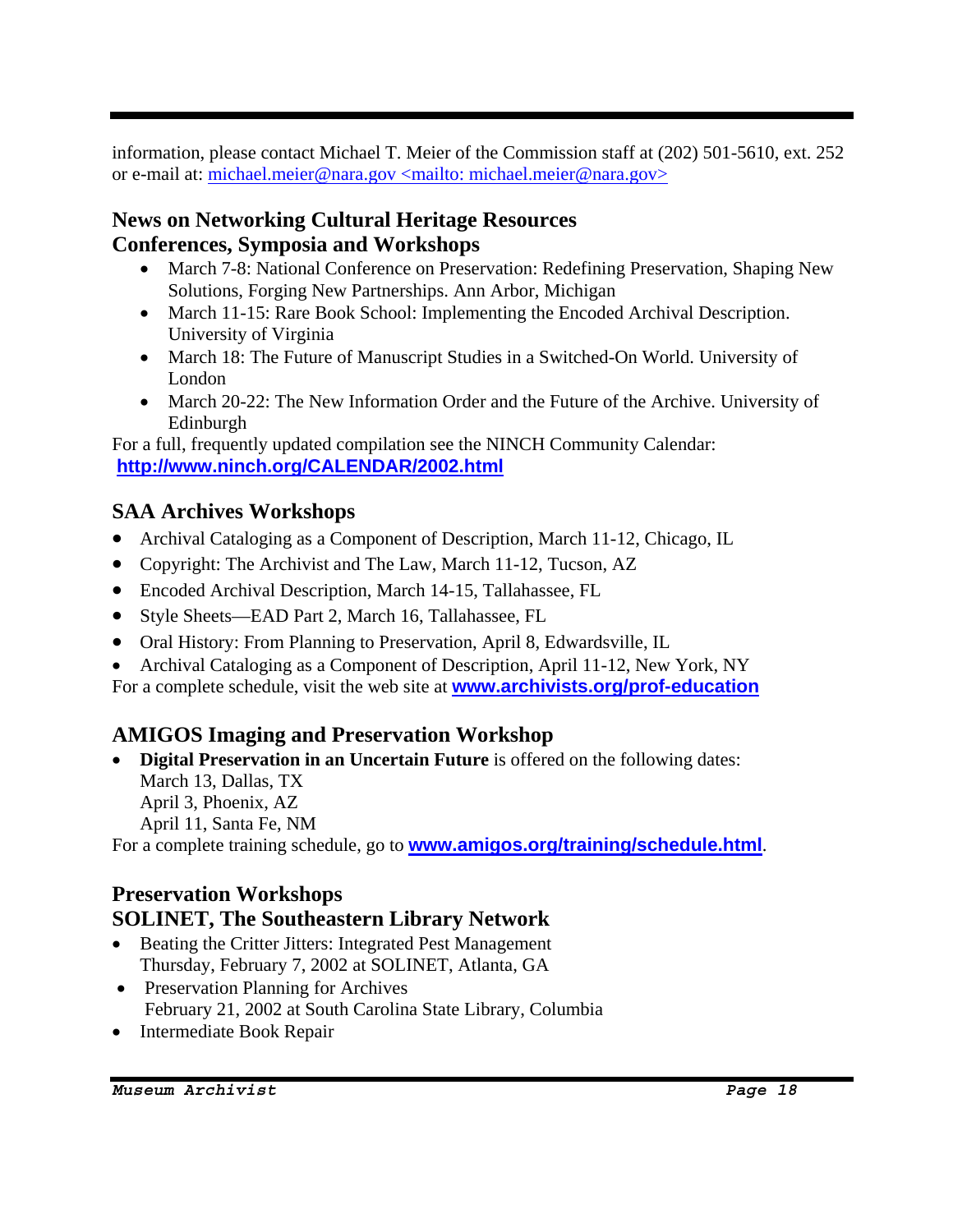March 6&7, 2002, at the Historic New Orleans Collection, in LA For more information, or to register, contact Vanessa Richardson by phone at 800-999-8558 or by email: vanessa\_richardson@solinet.net or visit the website at **www.solinet.net** for full descriptions and online registration.

# **From Negative to Positive: A Photograph Workshop Series**

April 15-17, 2002, 9:00-4:30 Rock and Roll Hall of Fame and Museum One Key Plaza, Cleveland, OH 44114 www.rockhall.com

This photograph workshop series is sponsored by the Conservation Center for Art and Historic Artifacts (CCAHA) and the Intermuseum Conservation Association (ICA). Although attending the entire series is not required, each workshop covers a component of the overall care and management of an institution's photograph collection. The National Endowment for the Humanities (NEH), Institute of Museum and Library Services (IMLS), and The Pew Charitable Trusts provided subsidy for the workshops:

- Identification and Care of Photographic Prints Monday, April 15, 2002
- Identification and Care of Photographic Negatives Tuesday, April 16, 2002
- Planning Your Digital Imaging Project Wednesday, April 17, 2002

Registration Fees: Non-Member CCAHA / ICA Member 1 workshop: \$ 60.00 \$ 50.00 2 workshops: \$120.00 \$100.00 All 3 workshops: \$170.00 \$140.00

Registration Deadline: Monday, April 1, 2002

For additional stipend information, workshop registration forms, or information about CCAHA, its programs and services, visit their website at http://www.ccaha.org or call 215/545-0613.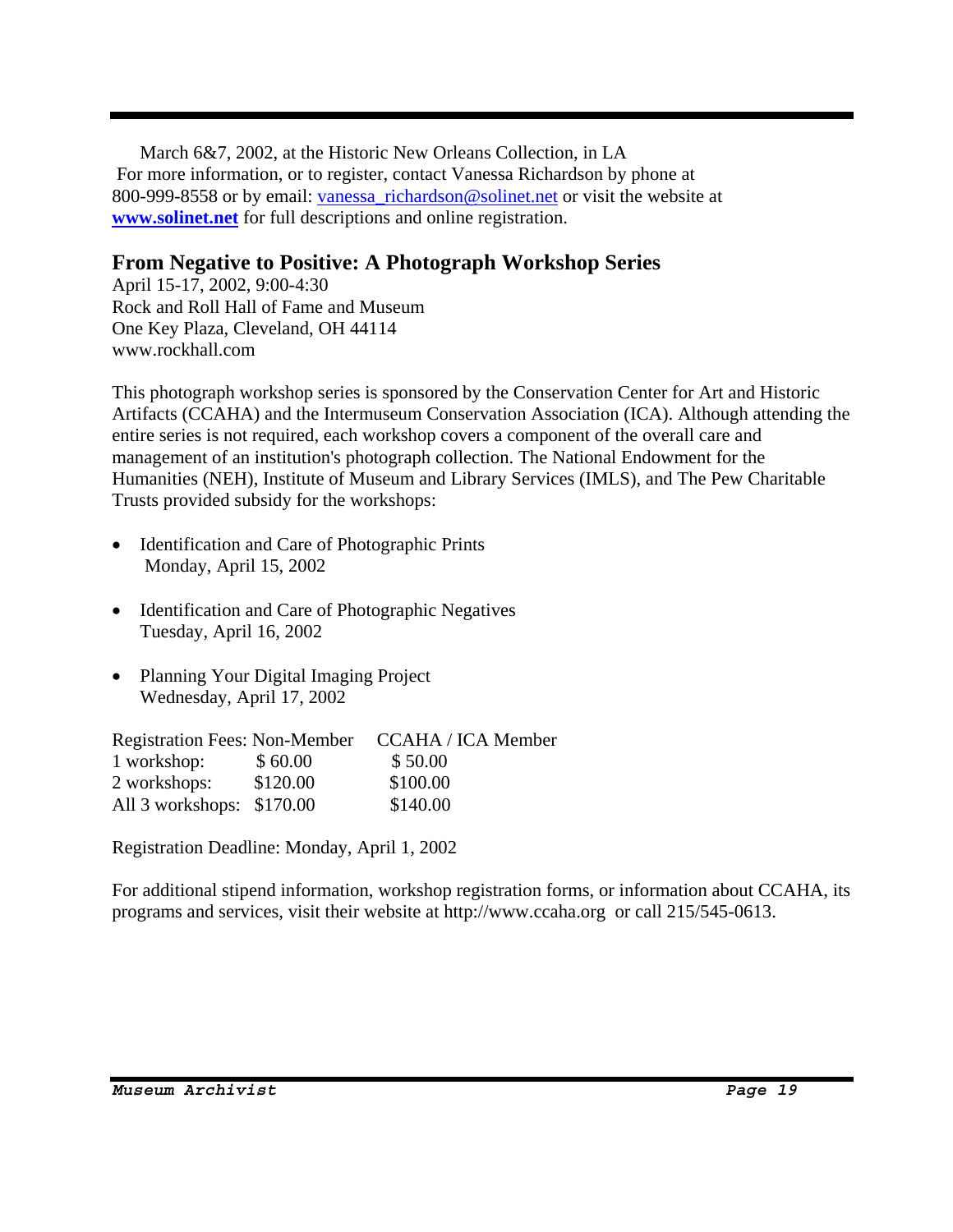

# **CAREER OPPORTUNITIES**

### **Lead Processing Archivist** *Henry Ford Museum & Greenfield Village, Dearborn, MI*

Responsible for the arrangement and description of archives and manuscripts, and supervision of two professional archival processors. Principal responsibility is the processing of record groups and series of the Ford Motor Company Historical Records, including preparation of finding aids, encoding finding aids using Encoded Archival Description, preparing USMARC catalog records for archival collections, and delivering information about the material in digital form; also responsible for providing reference service for these records. Works with the Head of Research Center Programs and the Museum's Archivist in prioritizing and assigning tasks to the processing archivists.

**Qualifications**: Graduate degree in archival studies or ALA-accredited MLS or master's degree in history (or other relevant subject) with formal coursework or training in archival management and theory. Two years experience cataloging archival collections in MARC, following APPM; familiarity with Encoded Archival Description. Experience providing reference service in a research, academic, or corporate library or archives. Experience with institutional or corporate records. Knowledge of standard collection holdings maintenance methods in processing, handling, and care of archival, photographic, and library materials. Must be proficient with Word. Must communicate effectively with staff and researchers orally, one-to-one and in groups; must write clearly, concisely, and accurately. Please submit resume with salary requirements to:

Employment Office 20900 Oakwood Blvd. Dearborn, MI 48124 Fax: 313/982-6226 www.hfmgv.org

To request a complete job description, please e-mail: **employment@hfmgv.org.**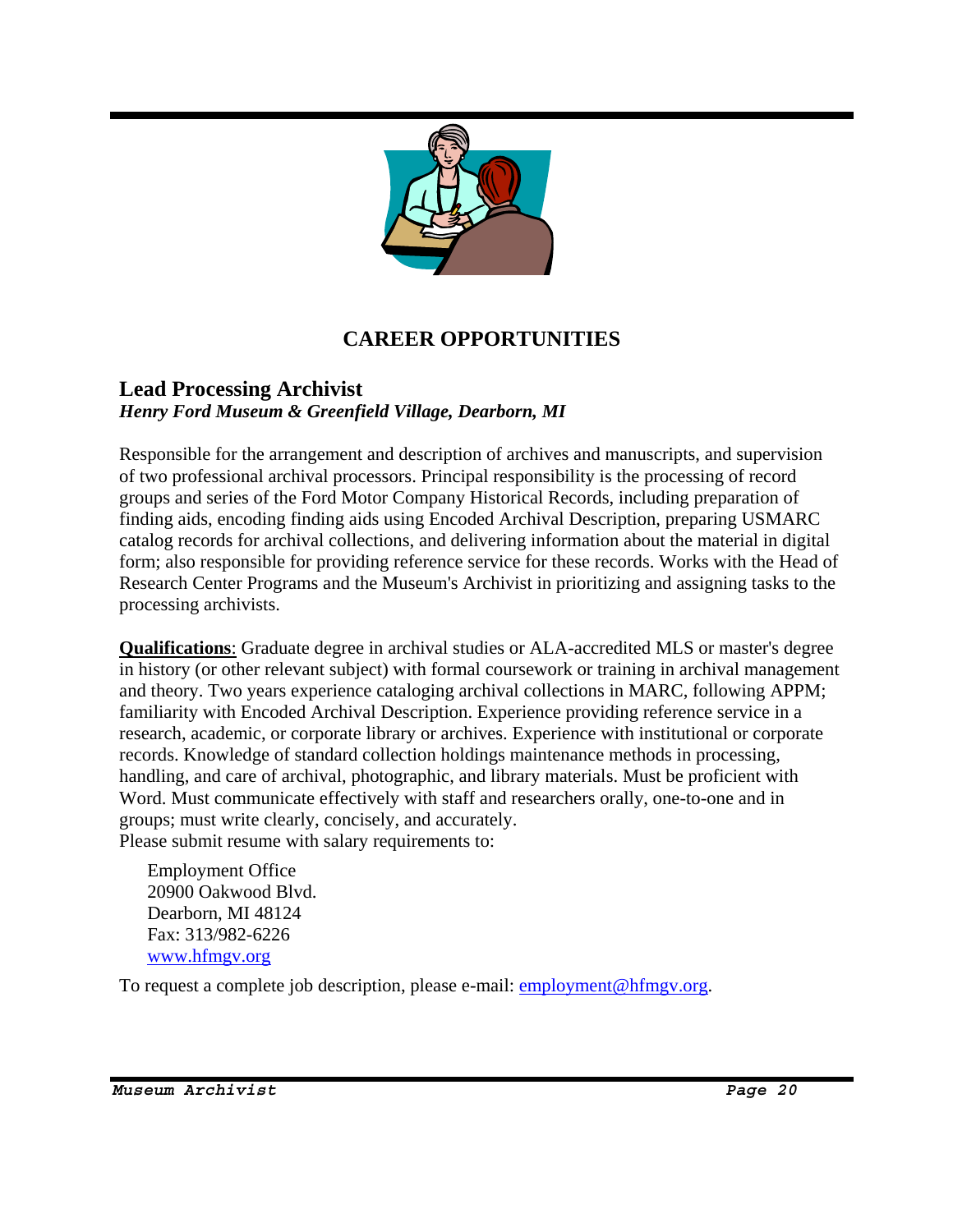### **Processing Archivist** *Henry Ford Museum & Greenfield Village, Dearborn, MI*

Responsible for the arrangement and description of archives and manuscripts. Principal responsibility is the processing of record groups and series of the Ford Motor Company Historical Records, including preparation of finding aids, encoding finding aids using Encoded Archival Description, preparing USMARC catalog records for archival collections, and delivering information about the material in digital form; also responsible for providing reference service for these records. The Processing Archivist will also be responsible for assisting the Reference Archivists to conduct research to respond to reference. Maintains high level of expertise and participates in appropriate professional organizations.

**Qualifications**: Graduate degree in archival studies or ALA-accredited MLS or master's degree in history (or other relevant subject) with formal coursework or training in archival management and theory. Experience cataloging archival collections in MARC, following APPM; familiarity with Encoded Archival Description. Experience providing reference service in a research, academic, or corporate library or archives. Familiarity with institutional or corporate records. Knowledge of standard collection holdings maintenance methods in processing, handling, and care of archival, photographic, and library materials. Must be proficient with Microsoft Word, and familiar with Microsoft Access (or similar products).

Please submit resume with salary requirements to:

Employment Office 20900 Oakwood Blvd. Dearborn, MI 48124 Fax: 313/982-6226 www.hfmgv.org

To request a complete job description, please e-mail: **employment@hfmgv.org**.

### **Reference Archivist** *Henry Ford Museum & Greenfield Village, Dearborn, MI*

The Research Center of Henry Ford Museum & Greenfield Village owns and administers 10,000 cubic feet of the pre-1970s corporate records of the Ford Motor Company. Under the terms of a unique collaborative agreement with the Company, basic reference service for Ford Motor Company business inquiries have become the responsibility of the Museum's Research Center. The Reference Archivist will be responsible for performing research in primary and secondary sources to respond quickly and accurately to reference requests from Ford Motor Company, its agencies, vendors, and others working for the Company, conducting Company business. The Reference Archivist will also be expected, when time permits, to assist the Processing Archivists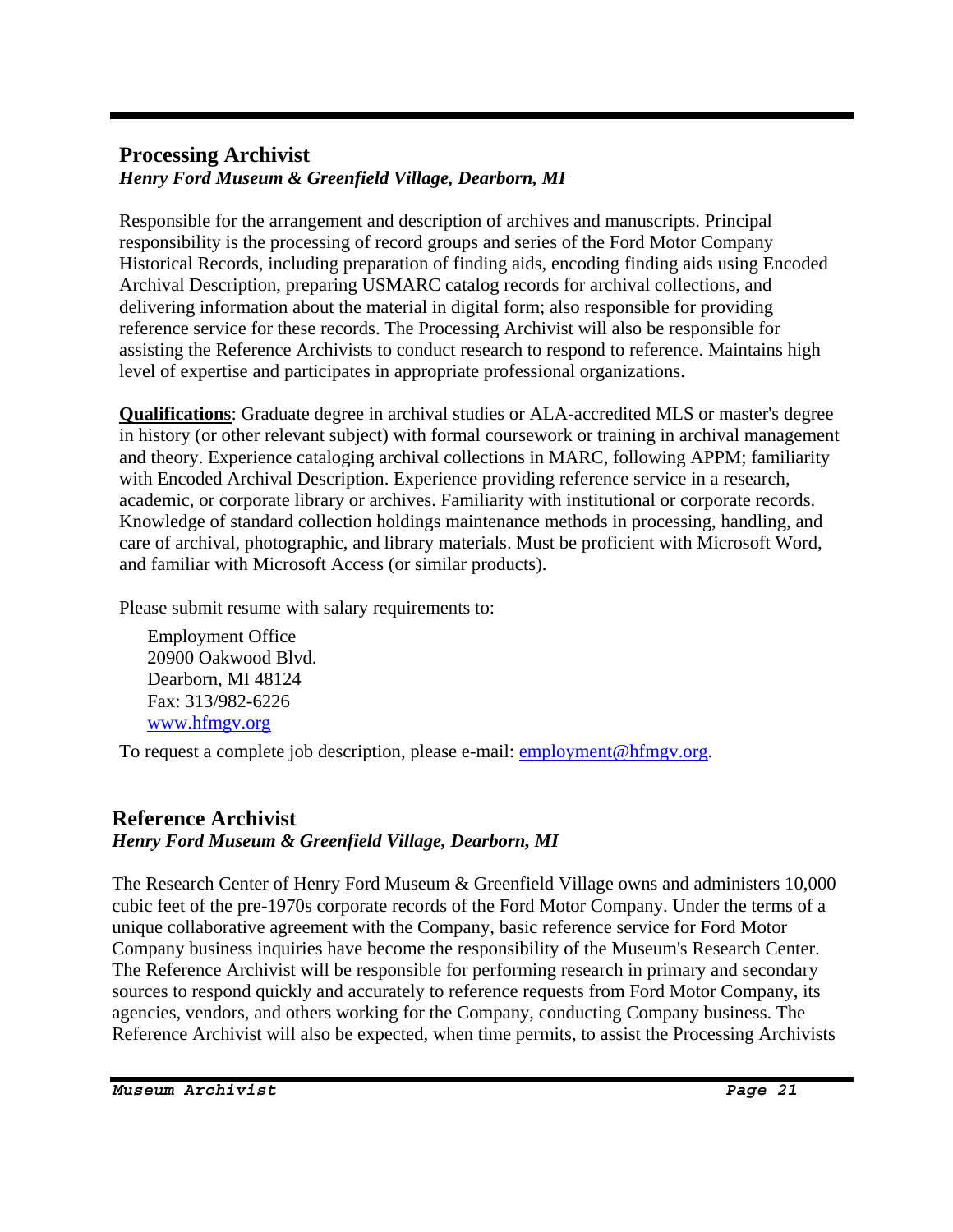in processing record groups and series of the Ford Motor Company Historic Records. Maintains high level of expertise and participates in appropriate professional organizations.

**Qualifications**: Graduate degree in archival studies or ALA-accredited MLS or master's degree in history (or other relevant subject) with formal coursework or training in archival management and theory. Experience providing intensive reference service in a research, academic, or corporate library or archives. Current knowledge of library/archives information retrieval practices and procedures, especially in the areas of manual and on-line information retrieval, reference sources and services, and electronic access to information. Understanding of diverse research methodologies. Familiar with reference interview techniques. Commitment to customer service. Experience with institutional or corporate records. Experience cataloging archival collections in MARC, following AACR2. Must be proficient with Microsoft Word and familiar with Microsoft Access (or similar products). Must communicate effectively with staff and researchers orally, oneto-one and in groups; must write clearly, concisely, and accurately. Please submit resume with salary requirements to:

Employment Office 20900 Oakwood Blvd. Dearborn, MI 48124 Fax: 313/982-6226 www.hfmgv.org

To request a complete job description, please e-mail: **employment@hfmgv.org.** 

# **Deputy Director for the Library**  *Maryland Historical Society, Baltimore, MD*

The Maryland Historical Society is seeking an individual with a strong interest in promoting and providing access to the Library's rich historical collections. The successful candidate will have high energy and creativity, a love for history, a commitment to accessibility, a desire to work collaboratively as a member of the MHS senior management team and an entrepreneurial spirit. Reporting to the Director of the MHS the Deputy Director for the Library is responsible for the development and management of the Library's 6.4 million manuscripts, books, photographs, maps, broadsides, printed ephemera, and prints utilizing an effective application of technology. The Deputy Director for the Library supervises a staff of 10 and contributes to the Library's support through grant-writing and donor cultivation. 5 years of experience and a graduate degree is preferred. Salary is competitive and commensurate with experience. Please send resume along with a cover letter to: Human Resources, MHS, 201 W. Monument St., Baltimore, MD 21201. EOE.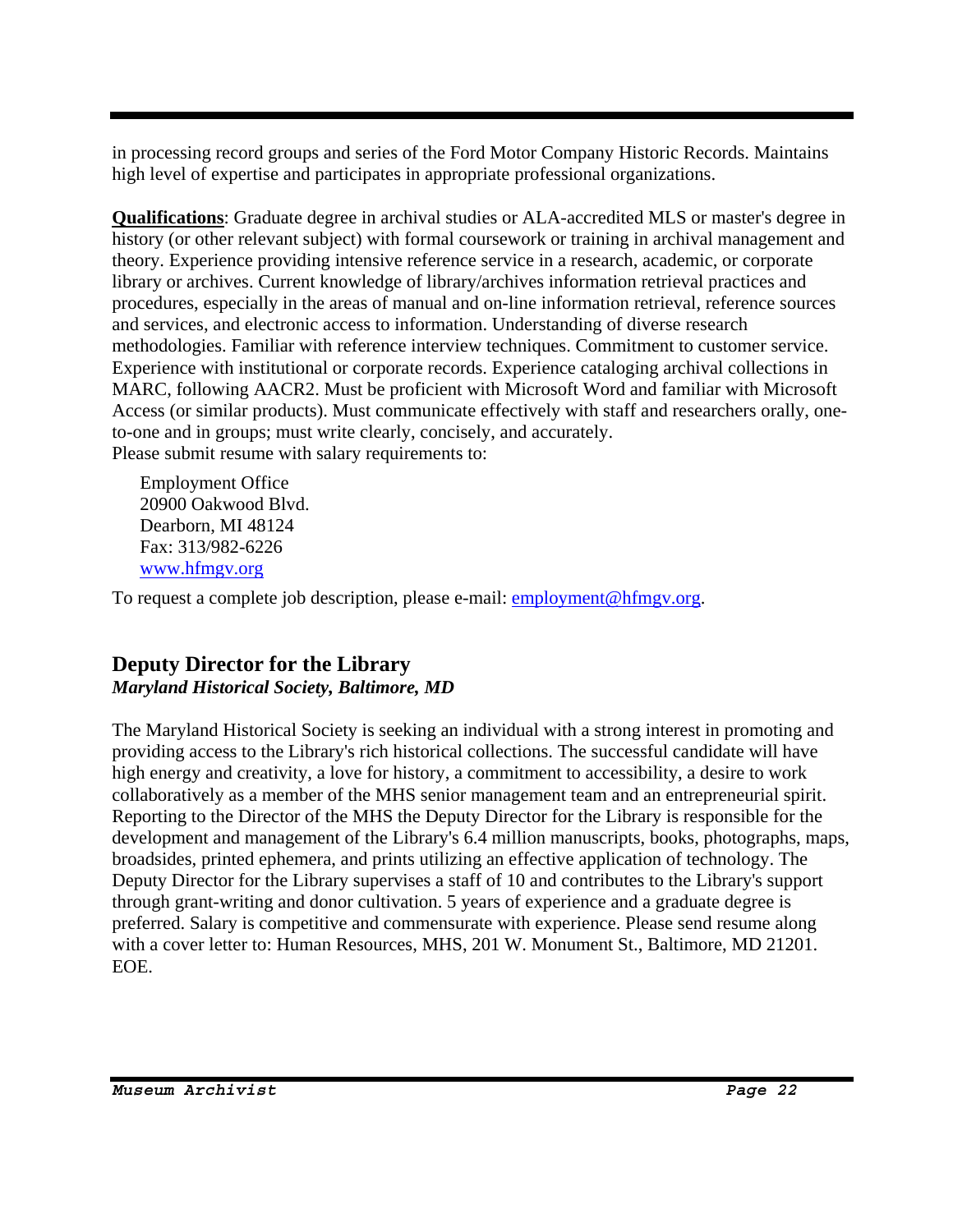### **Director of Museum Library and Archives**  *Anchorage Museum of History and Art, Anchorage, AK*

(Museum Program Supervisor). The Anchorage Museum of History and Art seeks a Director of its Library and Archives to manage the museum library of 10,000+ volumes and an archives of 350,000 historic photographs. Director plans, organizes, and directs acquisition, receipt, cataloging, processing, storage, and public access of historical photography, archival and library materials. Directs and manages reference services for public and staff. Supervises assistant archivist. Recruits, trains, oversees interns and volunteers. Oversees contractors. Responsible for policies and procedures. Provides budget input. Develops and manages grant projects. Represents library and archives to public, library, and museum networks.

**Qualifications**: Master's Degree in Library Science, Museum Studies, or a related field and five years of increasingly responsible professional experience in archiving and public access of historical photography. Strongly prefer museum experience working with modern methods, tools, and materials of library and archival sciences. Specialized technical expertise in image cataloging, storage, and copyright issues. MLS or Archival Certificate preferred. Familiarity with photo cataloging standards. Knowledge of Alaska history is a plus. Prefer applicants with Word, Excel, Outlook, Access. Standard scanning technology. Knowledge of SQL desirable. Familiarity with DRA and OCLC library programs, especially search strategies. Job No. 634. Starting Salary: \$19.70 per hour plus benefits. Municipality of Anchorage Application Form is required. Deadline: Completed applications must be submitted to the Municipal Employment Office prior to 5:00 p.m. on January 31, 2002. Applications may be submitted by US mail, in-person, or by fax. Mailing Address: Employment, PO Box 196650, Anchorage, AK 99519-6650. Phone: 907/343-4453; fax 907/343-4511; TDD 907/343-4889; e-mail: wwer@clanchorage.ak.us; Internet: www.clanchorageakus AA/EOE

# **Librarian/Archivist**

### *Douglas County Historical Society, Omaha, NE*

The Douglas County Historical Society in Omaha, Nebraska is opening a search for a librarian/archivist. The position involves responsibility for the Library/Archives Center. It includes administration of the center, responsibility for all library and archival functions and is full-time and permanent. If you wish more information, contact Betty Davis, Executive Director, Douglas County Historical Society, 5730 N 30 St #11B, Omaha, NE 68111, phone (402) 455- 9990 or email director@omahahistory.org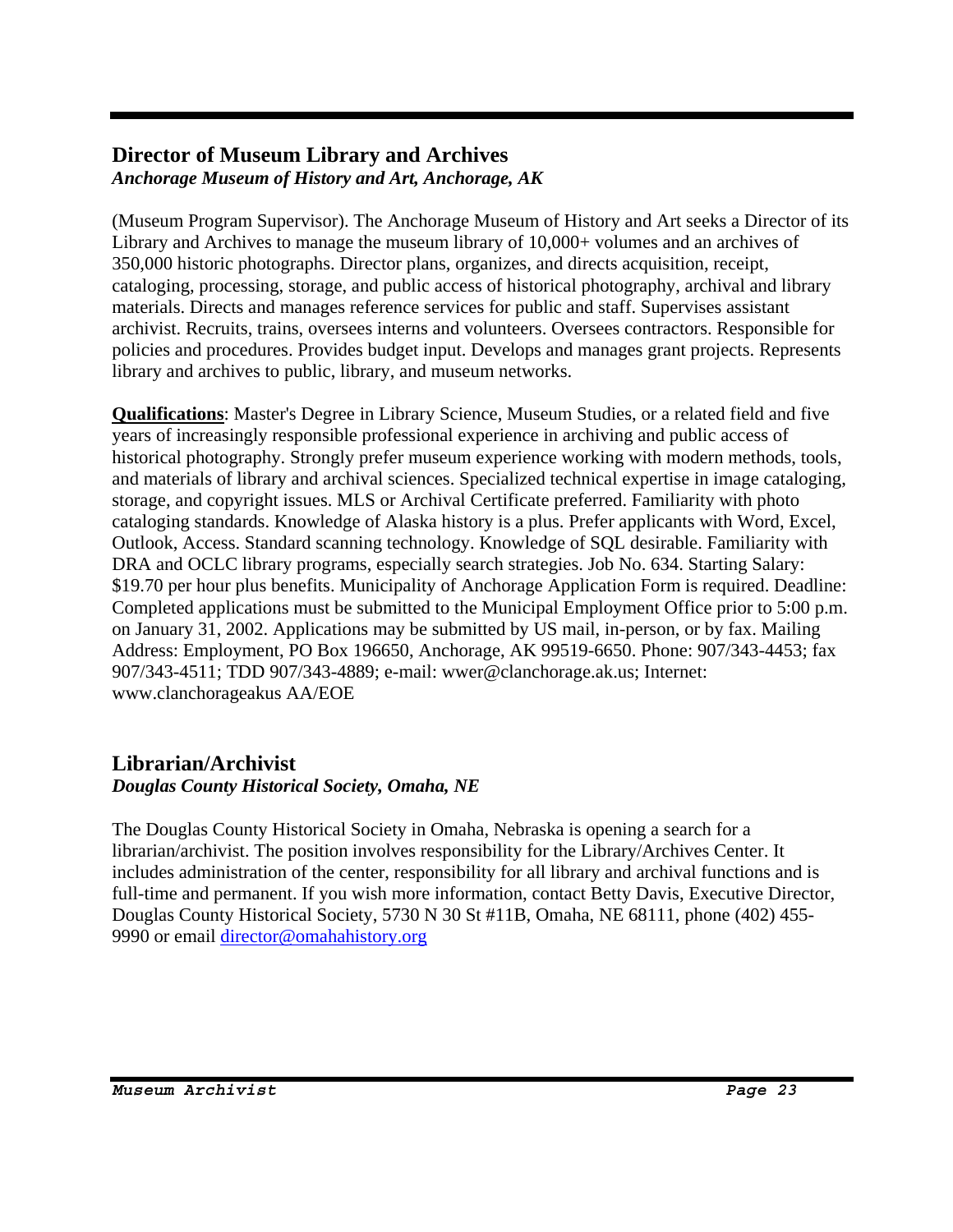#### **Collections Assistant**  *The Jewish Museum of Maryland, Baltimore, MD*

The Jewish Museum of Maryland seeks a full-time Collections Assistant to perform reference services, process papers and records of the Maryland Jewish community, and assist in the cataloging of the Museum's collections including data entry into the Museum's collection database.

Requirements: Bachelor's degree with knowledge of collections management and archival principles and practices. Strong writing, verbal, and word processing skills. Ability to multi-task, work with Museum/Library databases, and handle complicated projects. Archival processing experience preferred. Knowledge of American Jewish history and Hebrew or Yiddish a plus, but not required.

Salary: Salary in the low 20s. Benefits include 10 days of vacation, medical and dental benefits, and 401(k).

Position available as of February 4, 2002. Please send resume, list of 3 references, and letter of interest to: Robin Waldman, Acting Archivist and Librarian Jewish Museum of Maryland 15 Lloyd Street Baltimore, MD 21202 phone: 410-732-6400 fax: 410-732-6451 e-mail: rwaldman@jewishmuseummd.org

The Jewish Museum of Maryland's website is www.jewishmuseummd.org

### **Project Video Archivist**  *The HistoryMakers, Chicago, IL*

Salary: \$35,000 - \$40,000 Vacancy Type: Full-Time Position Closing Date: Open until Position Filled

Job Description: The HistoryMakers seeks applications for a minimum two-year appointment as project archivist. The HistoryMakers is a 501(c)3 not-for-profit corporation dedicated to the creation of a video archive of first person narratives of African American history makers. The initial goal is to create an archive of 5,000 interviews over a 5-year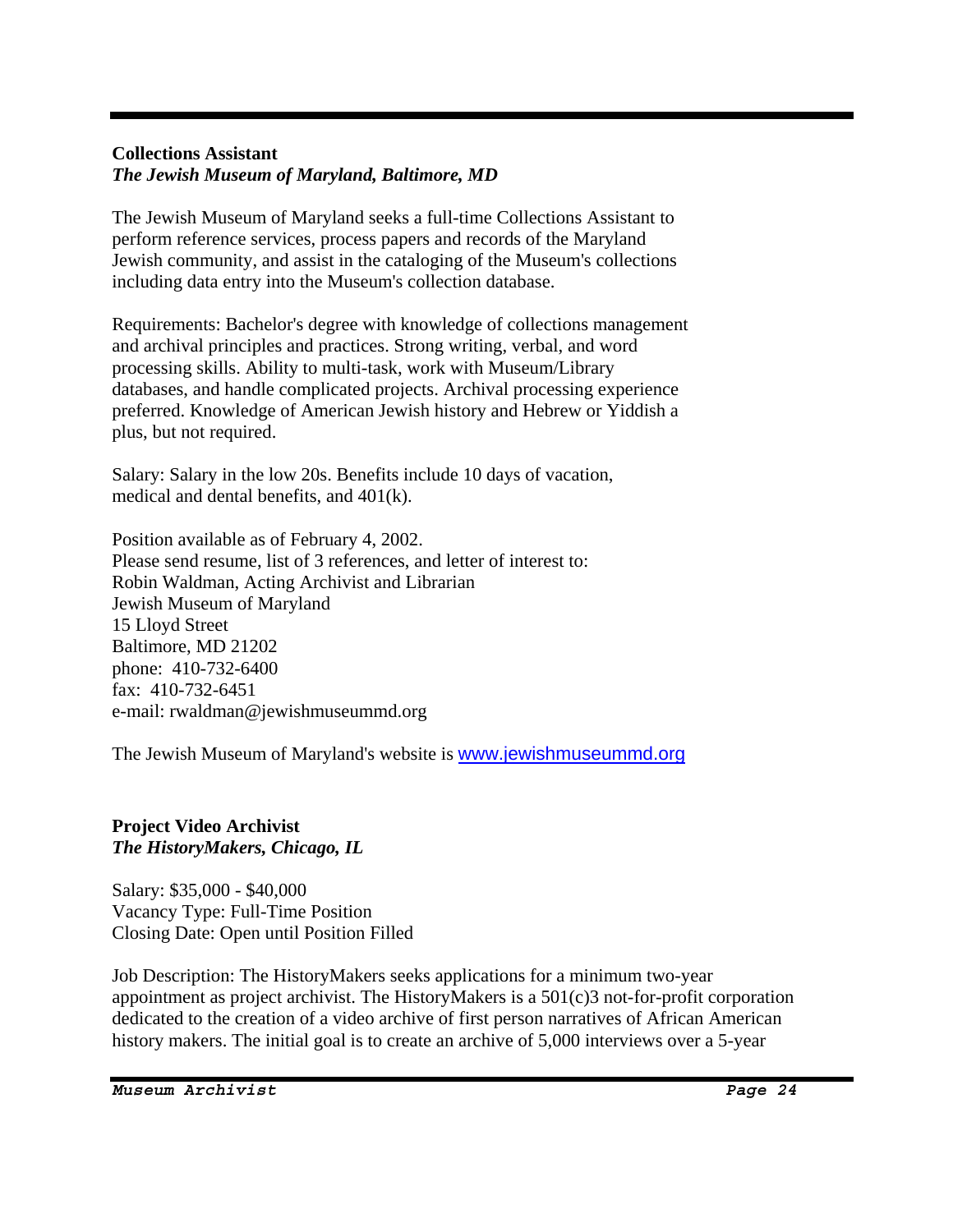period. For a look at our current projects go to: www.thehisorymakers.com. The project archivist will be responsible for the planning and implementation of a preservation and cataloging system for the HistoryMakers videotaped oral history collection.

The project archivist will: survey, inventory, process, arrange, and catalog the current collection of videotaped oral histories; create transcriptions for the collection; create finding aids and catalog records for the collection; implement a cataloging system for the collection; identify preservation issues and needs; and implement a preservation program for the current collection as well as setting up a system for the future of the collection.

### Qualifications:

The ideal candidate will have a graduate degree in African American or American history, library science with a concentration in archival management, or other related field. The candidate must have experience working in an archive or library with videotaped resources; comprehensive knowledge of African American history; knowledge of standards in moving-image cataloging and the creation of finding aids; experience with videotape formats, in particular Betacam SP; strong project planning and time management skills; familiarity with computer databases and basic office software; ability to work independently

Application Instructions: Send letter of application, resume, and names and addresses of three references to: Julieanna L. Richardson, Executive Director, the HistoryMakers, 1900 South Michigan Avenue, Chicago, Illinois 60616; fax 312-674-1915 or jlr@thehistorymakers.com. The HistoryMakers is an Equal Opportunity Employer.

Review of applications will begin February 2002

# **Archivist/Manager**

### *Onondaga Historical Association, Syracuse, NY*

Onondaga Historical Association, a private county historical organization founded in 1862, seeks a manager for its research center, a facility with a 2-million item archival collection and specialized library. The position requires familiarity with archival methodology and strong organizational and strategic planning skills. The position emphasizes the development and implementation of a processing plan for a collection backlog, development and implementation of a preservation plan, and the ability to provide leadership for an initiative to relocate the research center into a new facility. The position is also responsible for managing acquisitions, grant solicitation, and project oversight, management of information technology, and supervision of interns and public service staff. The research center manager is a senior position in a staff of 12. Salary is mid to high \$30s